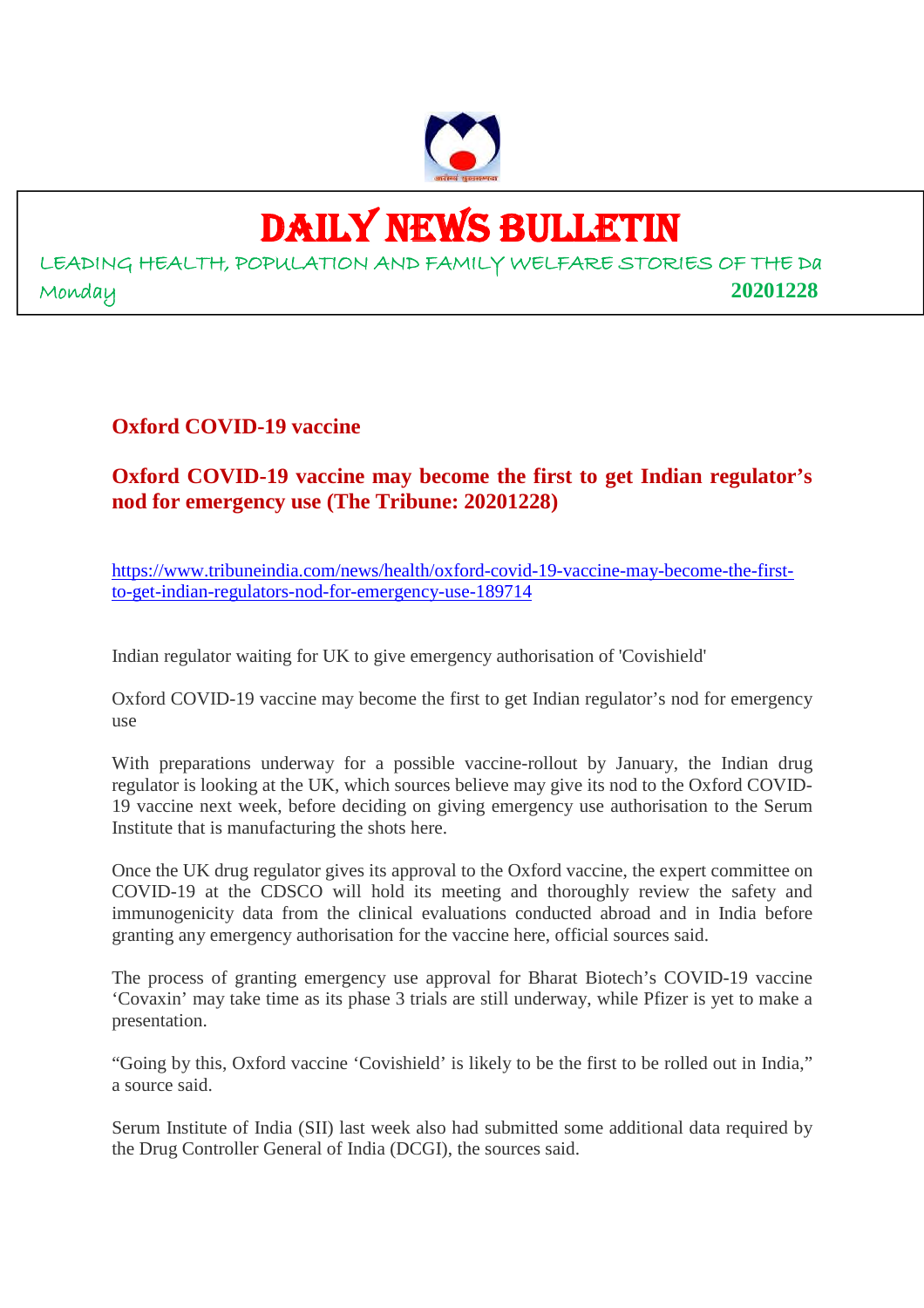Amid fears about the mutated variant of SARS-CoV-2 detected in the UK, government officials recently said that it will have no impact on the potential of emerging vaccines that are being developed in India and other countries.

Bharat Biotech, Serum Institute of India (SII) and Pfizer had applied to the Drugs Controller General of India (DCGI) seeking emergency use authorisation for their COVID-19 vaccines early this month.

The subject expert committee (SEC) on COVID-19 of the Central Drugs Standard Control Organisation (CDSCO) on December 9 had sought additional safety and efficacy data for COVID-19 vaccines of SII and Bharat Biotech after deliberating upon their applications.

The application by the Indian arm of US pharmaceutical firm Pfizer was not taken up for deliberation as the company had sought more time for making a presentation before the committee.

The Pfizer vaccine has already been approved by several countries including the UK, the US, and Bahrain.

While considering SII's application, the SEC had recommended that the firm should submit an updated safety data of phase 2 and 3 clinical trials in the country, immunogenicity data from the clinical trial in the UK and India, along with the outcome of the assessment of the UK Medicines and Healthcare products Regulatory Agency (MHRA) for grant of EUA.

As for Hyderabad-based Bharat Biotech, "after detailed deliberation, the committee recommended that the firm should present the safety and efficacy data from the ongoing phase 3 clinical trial in the country for further consideration", the SEC had said.

The Pune-based SII, the world's largest vaccine manufacturer, has made a collaboration with the University of Oxford and AstraZeneca to manufacture the vaccine.

The SII has already manufactured 40 million doses of the vaccine, under the at-risk manufacturing and stockpiling licence from the DCGI, officials recently had said. --- PTI

#### **Food and Nutrition**

# **Britain to restrict promotion of unhealthy food from April 2022 Britain will ban "buy one get one free" promotions for food high in fat, sugar or salt (The Tribune: 20201228)**

https://www.tribuneindia.com/news/health/britain-to-restrict-promotion-of-unhealthy-foodfrom-april-2022-190522

Britain to restrict promotion of unhealthy food from April 2022 Britain will ban "buy one get one free" promotions for food high in fat, sugar or salt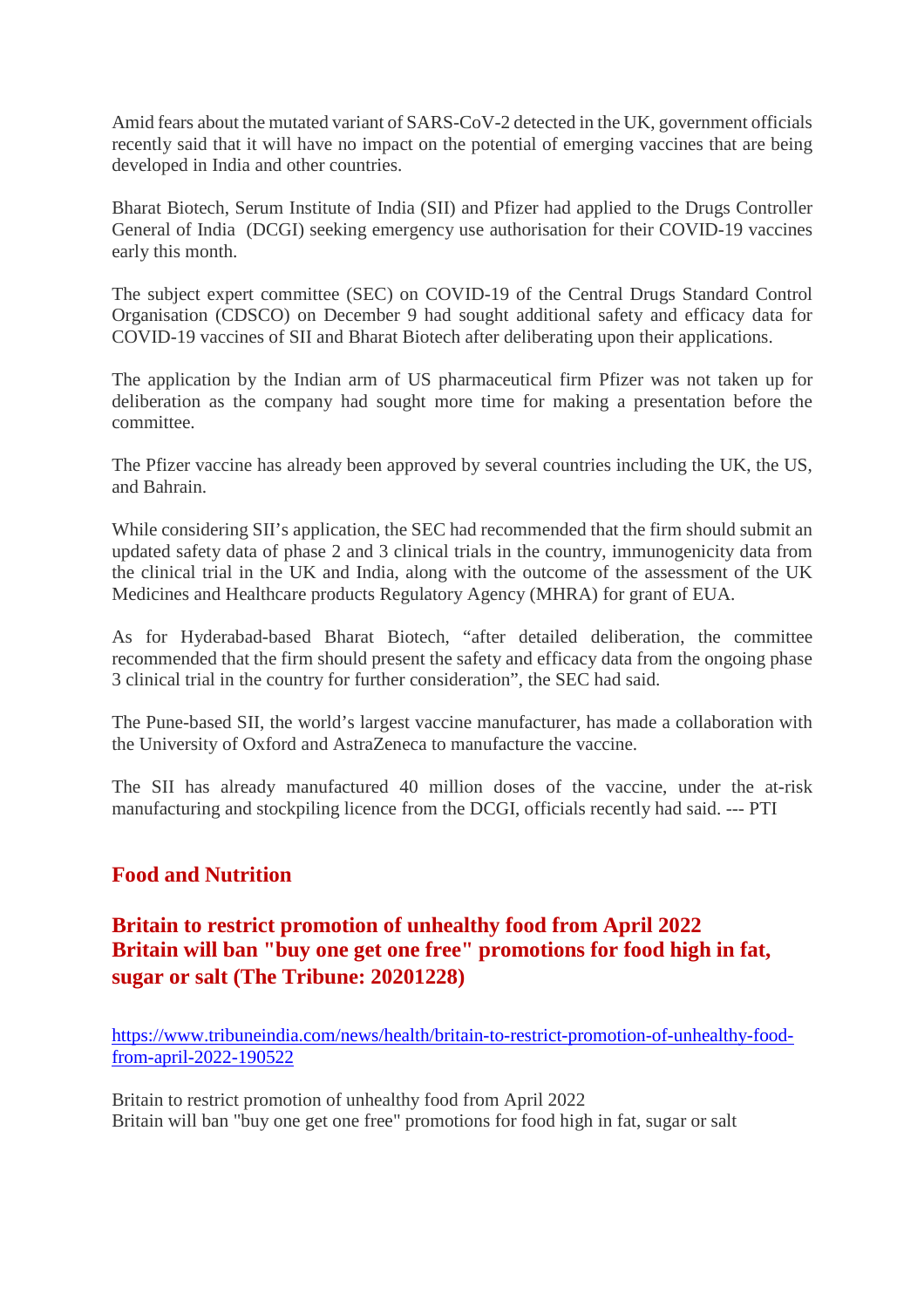Britain will ban "buy one get one free" promotions for food high in fat, sugar or salt and free refills of sugary soft drinks in restaurants from April 2022, the government said on Monday, its latest step in its plan to tackle obesity and improve public health.

The government says obesity is one of Britain's biggest long-term public health problems with almost two-thirds of adults in England overweight and one in three children leaving primary school overweight or obese.

The measures will also restrict where in a store promotions on such products can be advertised, and unhealthy promotions will not be allowed at checkouts, shop entrances or at the ends of aisles.

"We are restricting promotions and introducing a range of measures to make sure the healthy choice is the easy choice.

Creating an environment which helps everyone eat healthier foods more regularly is crucial to improving the health of the nation," public health minister Jo Churchill said.

Britain first proposed restricting "buy one get one free" deals on junk food in July, and also announced measures such as banning TV and online adverts for junk food before 9.00 p.m.

Last month the government went further and proposed a total ban on online advertising of unhealthy food.

Being overweight has been shown to increase the risk of serious illness or death from COVID-19 - a fact highlighted by Prime Minister Boris Johnson who has publicly talked about his own need to lose weight since being hospitalised with the disease.—Reuters

#### **Oxford-AstraZeneca vaccine**

#### **Oxford-AstraZeneca vaccine should be effective against new variant: Report Vaccine also has a tie-up with Serum Institute of India (Tribune: 20201228)**

https://www.tribuneindia.com/news/health/oxford-astrazeneca-vaccine-should-be-effectiveagainst-new-variant-report-190174

Oxford-AstraZeneca vaccine should be effective against new variant: Report Vials with a sticker reading, "COVID-19 / Coronavirus vaccine / Injection only" and a medical syringe are seen in front of a displayed AstraZeneca logo in this illustration. Reuters

The coronavirus vaccine developed by Oxford University and AstraZeneca "should be" effective against the highly transmissible new strain of the virus, a UK media report said on Sunday.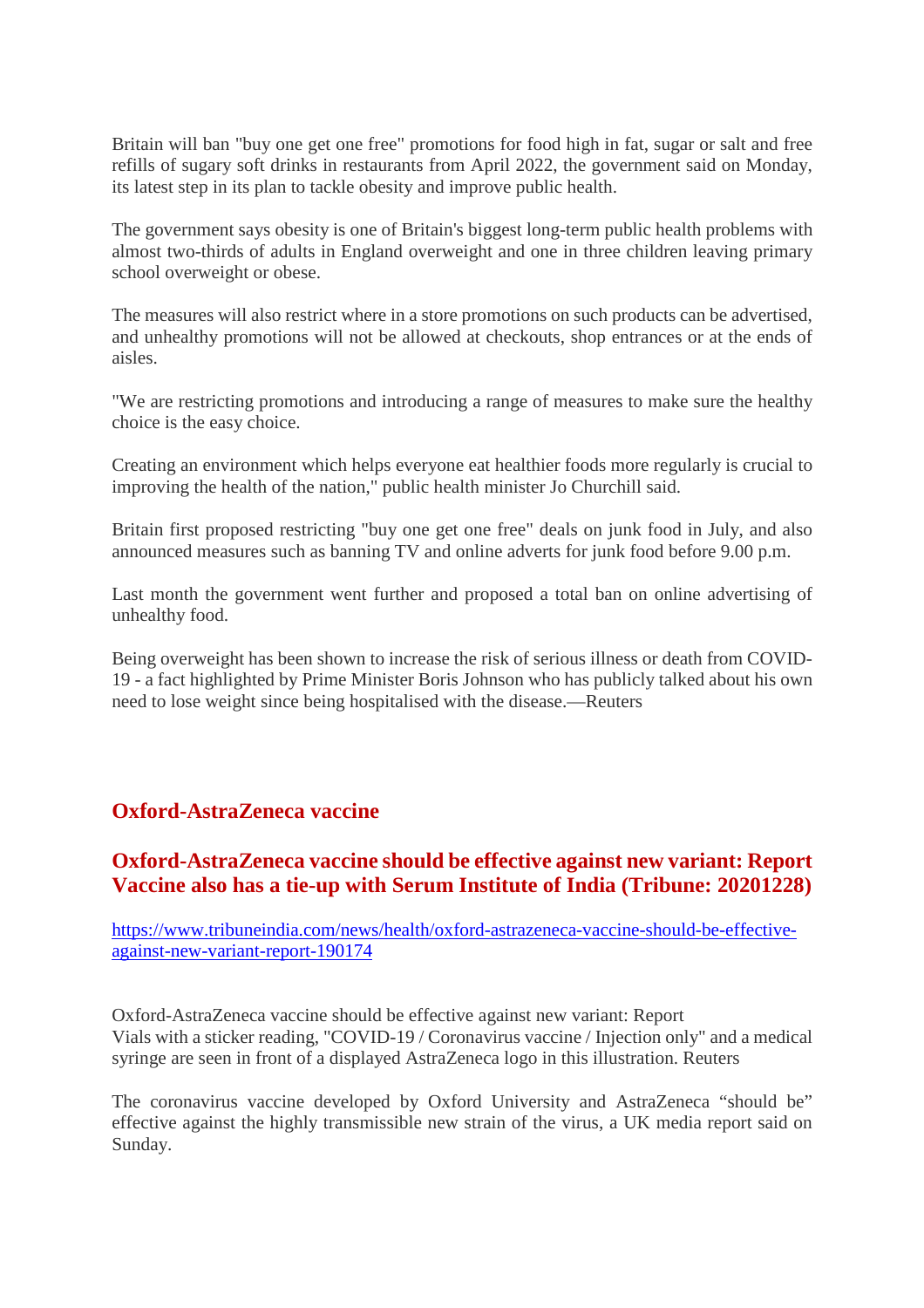The Oxford vaccine, which also has a tie-up with the Serum Institute of India, is expected to win approval in the UK before Thursday, speeding up the provision of the jab to the most vulnerable groups.

"The first priority is to vaccinate the 12 to 15 million people who would need hospitalisation if they caught COVID. Approval for the AstraZeneca vaccine would mean we are well on course to do that by the spring," a senior government official was quoted by The Sunday Times as saying.

The source warned that the new strain of COVID-19 had overtaken the old and was "running rampant" in the UK.

"The latest figures are not good, but the guidance is the MHRA [the Medicines and Healthcare Products Regulatory Agency] will give the Oxford vaccine the go-ahead by midweek," the source said.

AstraZeneca's chief executive, Pascal Soriot, said new data will show the vaccine is as effective as the Pfizer and Moderna jabs that have already been approved, protecting 95 per cent of patients, and is "100 per cent effective" in preventing severe illness requiring hospital treatment.

He said it "should be" effective against the new highly transmissible variant of the deadly virus, which put England under complete lockdown again after its rapid spread was detected.

In the first trials of the Oxford vaccine, it was found to be 62 per cent effective overall, though one group accidentally given a half-dose first was 90 per cent protected.

"We think we have figured out the winning formula and how to get efficacy that, after two doses, is up there with everybody else," Soriot told the newspaper.

"I can't tell you more because we will publish at some point," he said.

The UK government has always regarded the Oxford vaccine as the one that would transform the battle against COVID-19, since it can be stored in a fridge and costs as little as 2 pounds a shot. The Pfizer drug has to be kept at temperatures of minus 70 degrees Celsius and costs 15 pounds a dose.

The news of a new vaccine deployment by early in the New Year comes as most of the UK remains under tough lockdown conditions with a continued spike in the number of infections.

But news that the Oxford vaccine may be available soon will come as a boost, with the UK government having ordered 100 million doses of the vaccine, with around 40 million expected to be available by the end of March.

Mass vaccination centres, including stadiums and conference venues, are being prepared for launch in early January once the regulator approves the Oxford-AstraZeneca vaccine.

The only way to receive the jab in the UK is through the state-funded National Health Service (NHS) established networks, even as there have been reports that private clinics are receiving daily requests from patients attempting to jump the queue.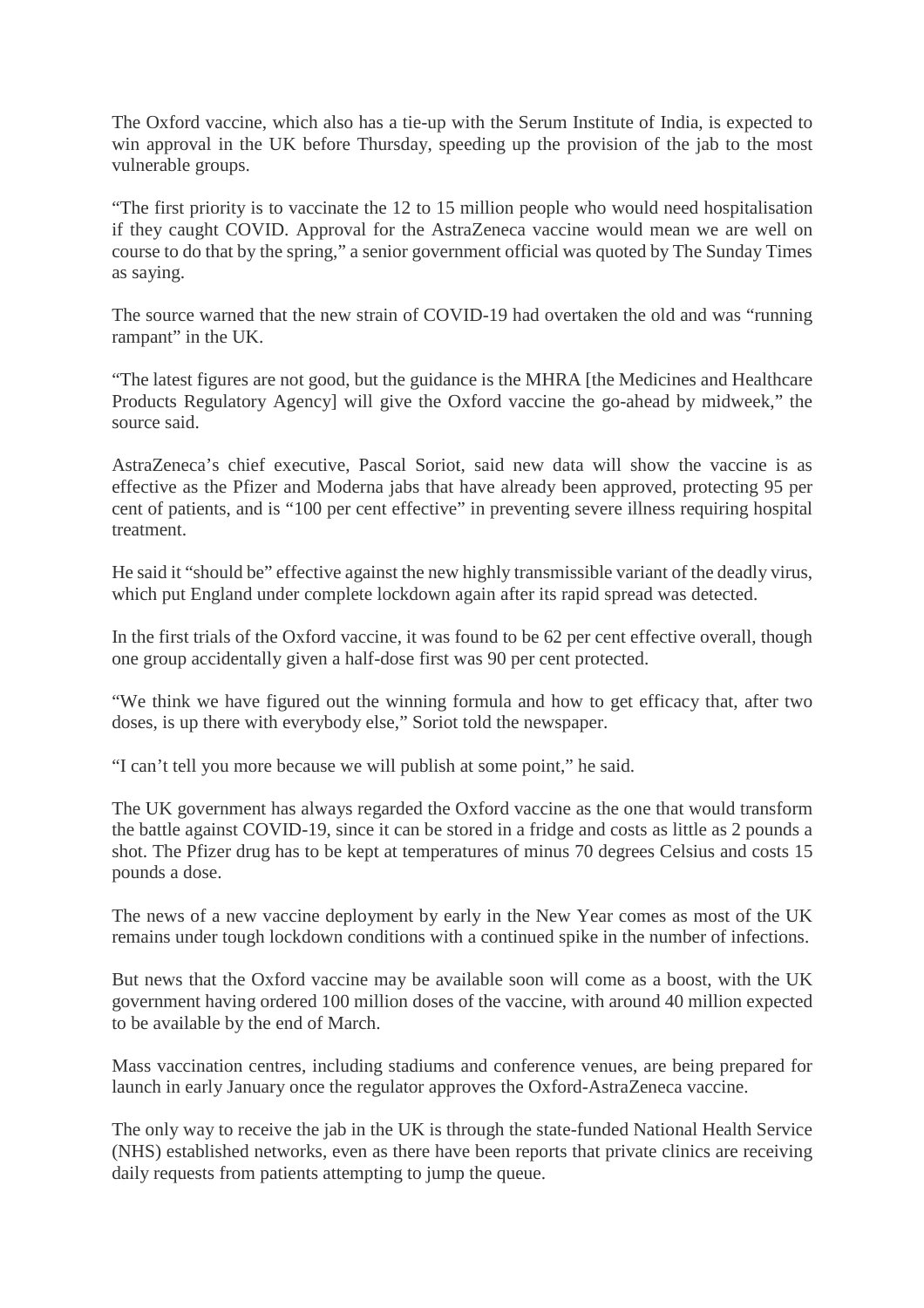Despite offering thousands of pounds, all patients will currently have to wait their turn to receive one of the doses pre-ordered by the government based on a defined risk-based criteria. PTI

#### **Mental health**

#### **AI-designed serotonin sensor helpful in studying sleep, mental health: Study Preclinical experiments, primarily in mice, showed that the sensor could detect subtle, real-time changes in brain serotonin levels during sleep, fear, and social interactions (Tribune: 20201228)**

https://www.tribuneindia.com/news/health/ai-designed-serotonin-sensor-helpful-in-studyingsleep-mental-health-study-190166

AI-designed serotonin sensor helpful in studying sleep, mental health: Study Photo for representation.

Researchers have described how they used advanced genetic engineering techniques to transform a bacterial protein into a new research tool that may help monitor serotonin transmission with greater fidelity than current methods.

In an article in Cell, National Institutes of Health-funded researchers described how they used advanced genetic engineering techniques to transform a bacterial protein into a new research tool that may help monitor serotonin transmission with greater fidelity than current methods.

Preclinical experiments, primarily in mice, showed that the sensor could detect subtle, realtime changes in brain serotonin levels during sleep, fear, and social interactions, as well as test the effectiveness of new psychoactive drugs.

The study was funded, in part, by the NIH's Brain Research through Advancing Innovative Neurotechnologies (BRAIN) Initiative which aims to revolutionise our understanding of the brain under healthy and disease conditions.

The study was led by researchers in the lab of Lin Tian, PhD, principal investigator at the University of California Davis School of Medicine.

Current methods can only detect broad changes in serotonin signalling. In this study, the researchers transformed a nutrient-grabbing, Venus flytrap-shaped bacterial protein into a highly sensitive sensor that fluorescently lights up when it captures serotonin.

Previously, scientists in the lab of Loren L Looger, PhD, Howard Hughes Medical Institute Janelia Research Campus, Ashburn, Virginia, used traditional genetic engineering techniques to convert the bacterial protein into a sensor of the neurotransmitter acetylcholine. The protein, called OpuBC, normally snags the nutrient choline, which has a similar shape to acetylcholine.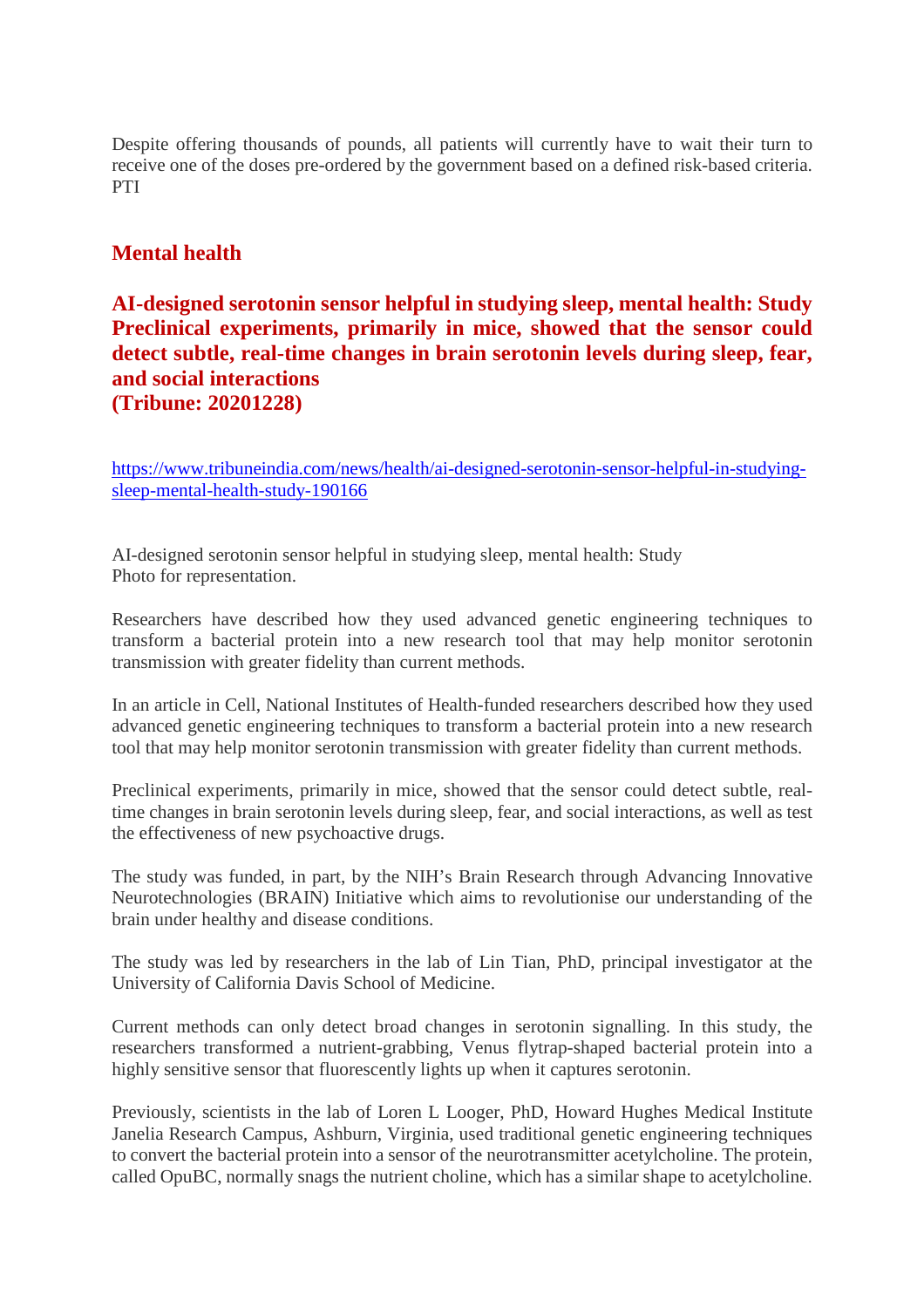For this study, the Tian lab worked with Dr Looger's team and the lab of Viviana Gradinaru, PhD, Caltech, Pasadena, California, to show that they needed the added help of artificial intelligence to completely redesign OpuBC as a serotonin catcher.

The researchers used machine learning algorithms to help a computer 'think up' 2,50,000 new designs.

After three rounds of testing, the scientists settled on one. Initial experiments suggested that the new sensor reliably detected serotonin at different levels in the brain while having little or no reaction to other neurotransmitters or similarly shaped drugs.

Experiments in mouse brain slices showed that the sensor responded to serotonin signals sent between neurons at synaptic communications points.

Meanwhile, experiments on cells in Petri dishes suggested that the sensor could effectively monitor changes in these signals caused by drugs, including cocaine, MDMA (also known as ecstasy), and several commonly used antidepressants.

Finally, experiments in mice showed that the sensor could help scientists study serotonin neurotransmission under more natural conditions. For instance, the researchers witnessed an expected rise in serotonin levels when mice were awake and a fall as mice fell asleep.

They also spotted a greater drop when the mice eventually entered the deeper, REM sleep states. Traditional serotonin monitoring methods would have missed these changes.

In addition, the scientists saw serotonin levels rise differently in two separate brain fear circuits when mice were warned of a foot shock by a ringing bell. In one circuit — the medial prefrontal cortex — the bell triggered serotonin levels to rise fast and high whereas in the other — the basolateral amygdala — the transmitter crept up to slightly lower levels. In the spirit of the BRAIN Initiative, the researchers plan to make the sensor readily available to other scientists.

They hope that it will help researchers gain a better understanding of the critical role serotonin plays in our daily lives and in many psychiatric conditions. (ANI)

#### **Fatalities**

**India's daily cases, deaths hit lowest level in half a year (Hindustan Times: (Tribune: 20201228)**

https://epaper.hindustantimes.com/Home/ArticleView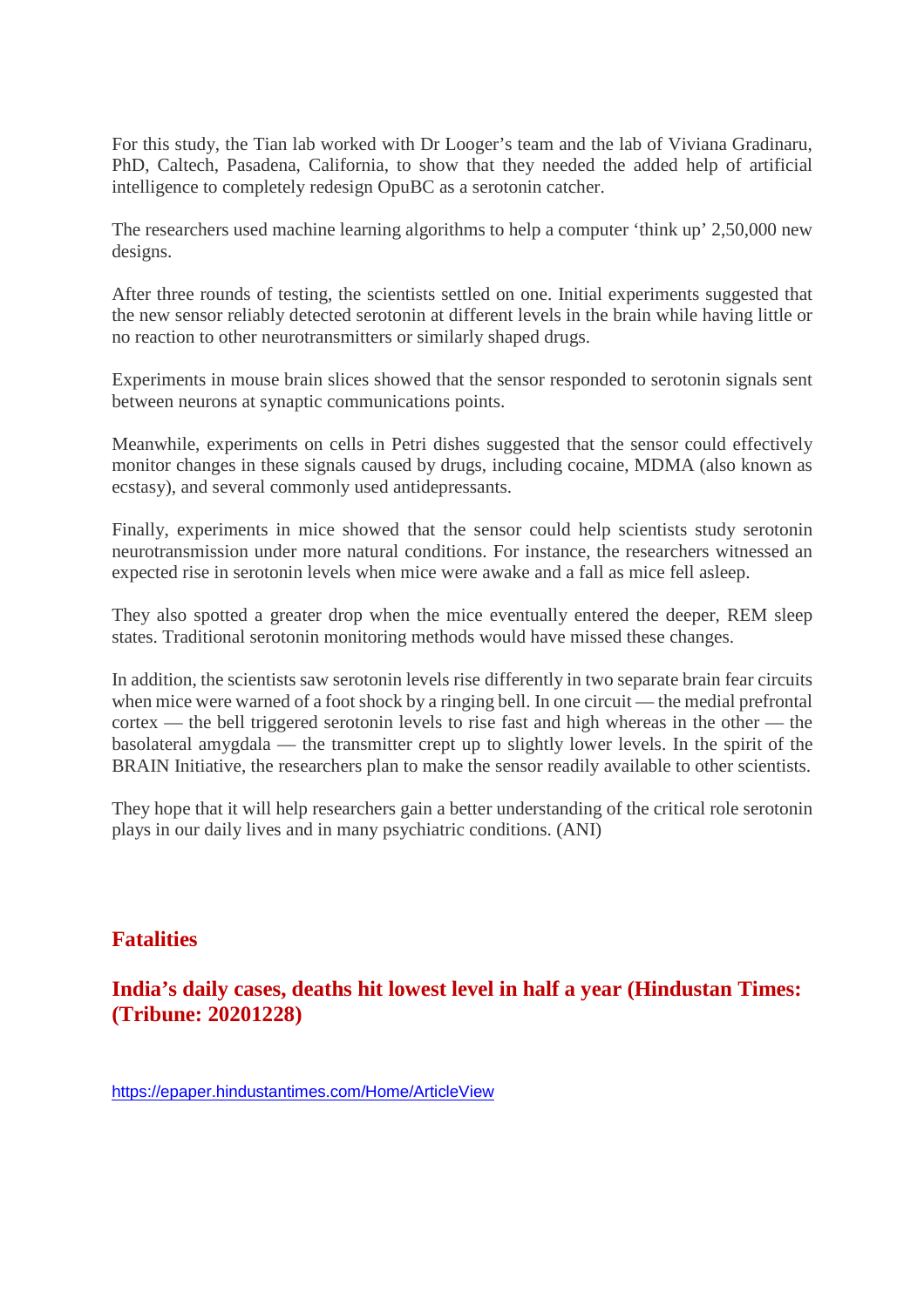

New Delhi : The rate of daily deaths due to the coronavirus disease (Covid-19) in India has dropped to the lowest level in over 200 days, or since early June, while the rate of new infections is at the lowest since early July, shows data analysed by HT.

These statistics indicate a slowing of the outbreak in the country, and come at a time when states have scaled up efforts to trace if a new and more transmissible virus variant from the UK has reached Indian shores.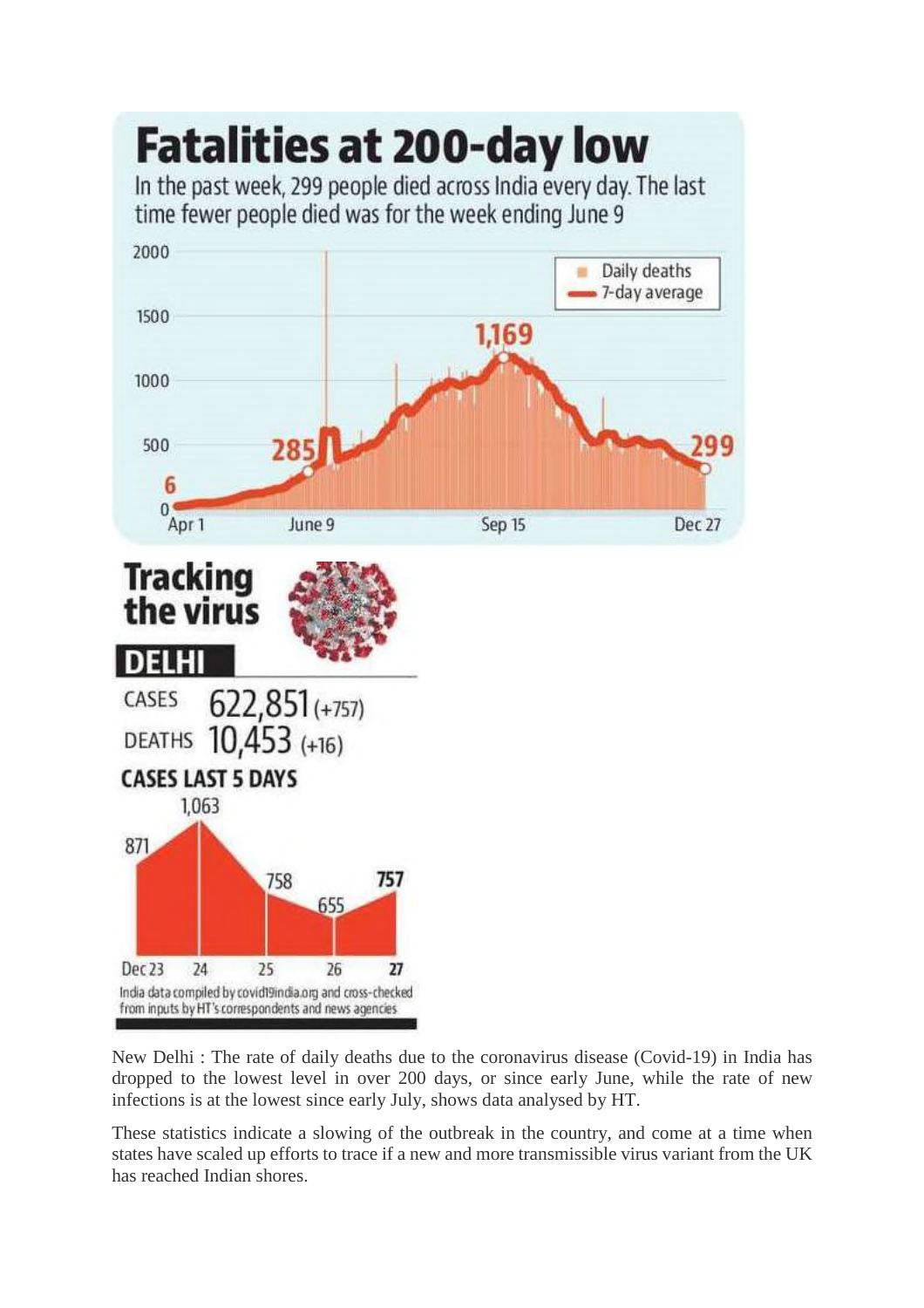In the past week, India has, on average, reported 299 new Covid-19 deaths a day, and 21,785 new infections daily. The last time India's daily death rate was below this mark was on June 9, or 201 days ago, while the last time the case rate was this low was on July 6, or 173 days ago, according to HT's Covid-19 dashboard.

India's infection rate peaked in the middle of September, with the seven-day average of daily cases touching 93,617. This means that currently the case rate has dropped over 76% from the peak level.

This drop in the spread becomes particularly apparent when seen with new cases and deaths reported on Saturday – 18,595 new cases and 284 new deaths were reported. On Sunday, 20,346 new cases were reported in the country, while 276 new fatalities were lodged, according to HT's Covid-19 dashboard.

While the last two days' figures may be attributed to lower-than-usual testing levels on account of the Christmas holiday and the weekend, the larger trend cannot be explained by a drop in testing. India is conducting more than four times the number of daily tests than it was doing in the first week of July, when cases were this low previously – in the past week, over 986,352 samples were tested for Covid-19 on average in the country, while this was 228,920 tests a day for the week ending July 6.

Daily recoveries, meanwhile, have outnumbered new infections every day over the past month, data shows. The last time daily cases were more than daily recoveries was on November 27. On Sunday, 21,117 patients recovered across the country.

The total number of cases in India on Sunday stood at 10,208,712, the death toll at 147,953, according to the data.

"The exponential rise in recoveries in tandem with lower daily new cases has resulted in consistent decline in the active cases and low mortality… India's cumulative recoveries are highest in the world" the health ministry said on Sunday.

Meanwhile, states across the country are tracing travellers from the UK who have entered India in the last few weeks to test them for Covid-19 and carry out genome sequencing to determine if anyone has been infected with the new viral strain that is believed to be more infectious.

India has imposed a temporary halt on flights from and to the UK from December 23 till December 31 following the detection of the new virus strain.

The government has kicked off a massive exercise to track all UK passengers who have arrived in India in the past four weeks. All samples of passengers who arrive in India from the UK that test positive are being re-tested through a spike gene-based reverse transcription polymerase chain reaction (RT-PCR) test over the past week to look for the new virus variant, according to the Union health ministry.

While a combined official figure of the number of passengers from the UK and have tested positive was not released as of Sunday night, several states have identified such infections and have reported numbers – 21 people who recently returned from the UK tested positive in Delhi, 18 infections were detected among UK returnees in Telangana, 16 in Maharashtra, 13 in Tamil Nadu, four in Andhra Pradesh and three in Karnataka, based on data released by the states.

On Saturday, the Union health ministry said that at least 50 samples were undergoing genome sequencing to check for the new variant in several laboratories across the country; none have so far tested positive.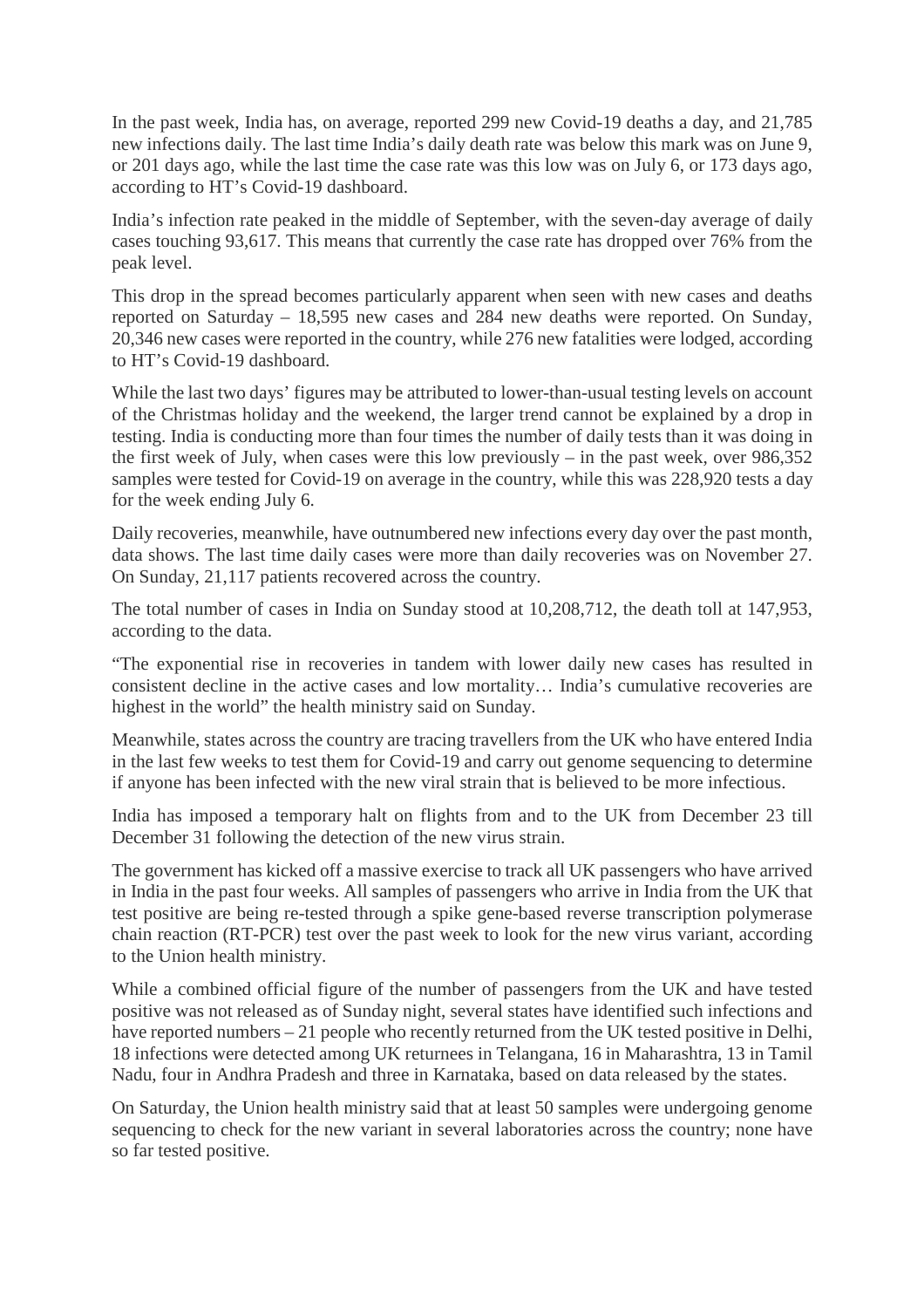"As part of the strategy put in place ... 5% of positive cases of Covid-19 from all states and UTs will be tested for Whole Genome Sequencing (WGS)," the health ministry said on Saturday after a meeting of the National Task Force (NTF) on the issue.

#### **Covid-19: What you need to know today (Tribune: 20201228)**

https://epaper.hindustantimes.com/Home/ArticleView

The number of countries that now have Covid-19 cases where the infection is caused by the new variant first spotted in the UK in September has increased. In addition to the UK, and assuming the variant in South Africa is entirely different, the list now includes Japan, France, Spain, Sweden, Canada , Germany, Singapore and Denmark. Once India tightened its screening process for passengers flying in from the UK, it identified a bunch of positive cases — one of whom jumped into a train after testing positive and was finally apprehended in Rajamundhry, Andhra Pradesh — but the genome sequencing of these cases was still underway on Sunday as this article was being written.

There is growing evidence that the new variant is more infectious than the older version of the Sars-CoV-2 virus. Last week, scientists, including some from the London School of Hygiene and Tropical Medicine published a study (under the aegis of the institute's Center for Mathematical Modeling of Infectious Diseases; the study is yet to be peer reviewed) that showed the new variant to be 56% more infective. But there is still no evidence of it causing more severe Covid-19 cases, or resulting in more deaths.

To repeat something I wrote last week, given that most of the coronavirus disease cases in the UK are now being caused by the new variant, and given that there have been around 70 flights a week between India and the UK since May— they were temporality halted last week, and will not resume before the end of the year — it is very likely that the variant is already here.

This columnist learns that India may have made the mistake of going slow on sequencing viral genomes over the past four months, with a majority of the whole viral genomes sequenced in the country dating back to earlier in the pandemic's run. That will now change with India deciding that at least 5% of all positive cases from every state and Union territory will undergo genome sequencing. And much like the UK, India has finally formed a consortium of several Indian Council of Medical Research (ICMR) laboratories and institutions and the National Centre for Disease Control, called Insacog, and put it in charge of the country's genomic surveillance efforts. A country with over 10 million cases of the coronavirus disease should have sequenced more than the few thousand cases India has, although, as Dispatch 232 pointed out on December 24, India isn't the only laggard when it comes to this — the US, with close to 20 million cases is also one.

Now that India has addressed the question of genome sequencing — it still has to follow up; a previous ICMR guideline, on weekly antibody tests across each of India's 700-plus districts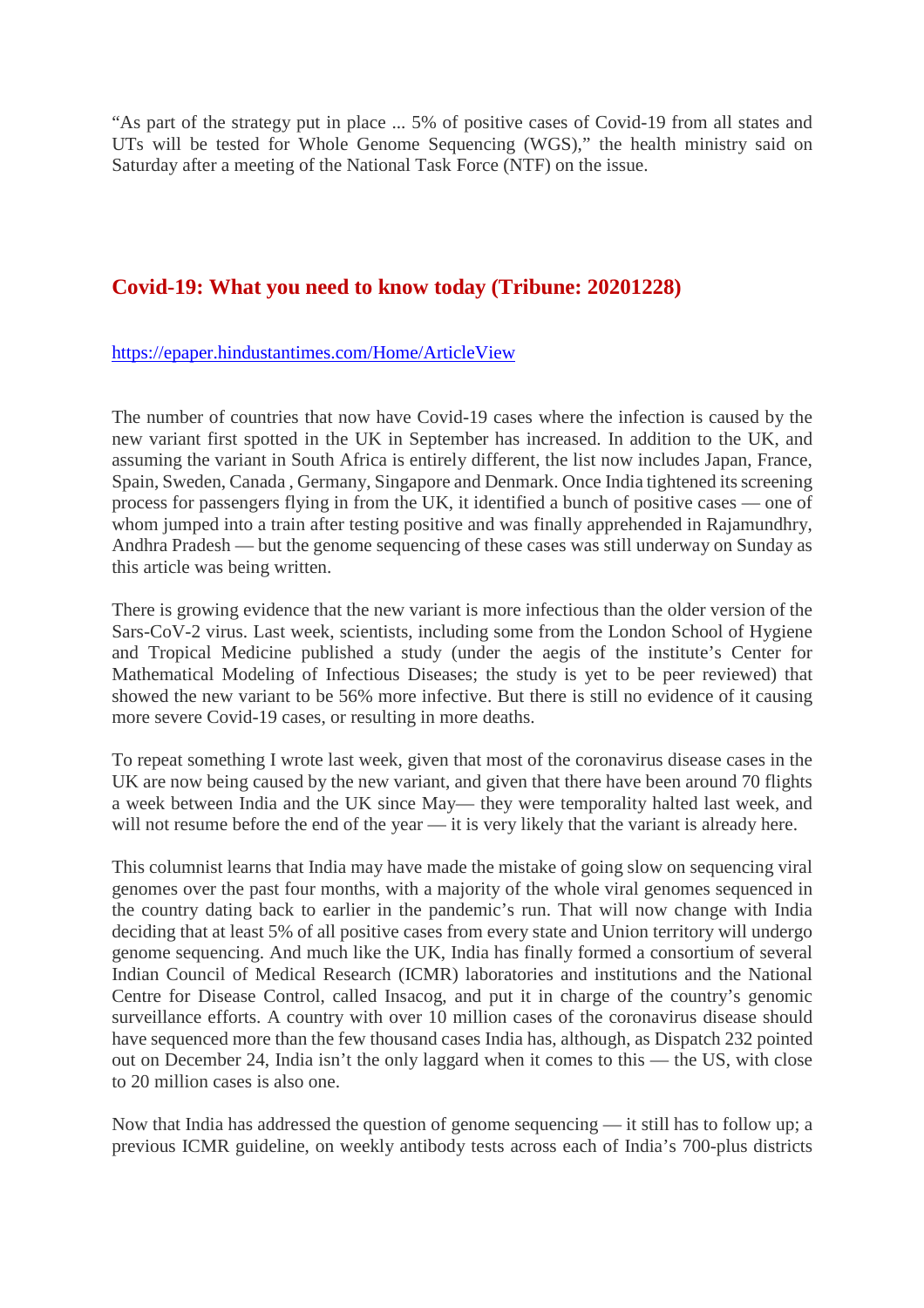has been ignored — it should also turn its attention to other questions related to the pandemic's run in the country.

Primary among these is one on India's unique trajectory of Covid-19 infections. To date, it is among the only countries to have seen a significant number of cases, to not witness a second wave of the pandemic. Interestingly, even large gatherings in India in recent months have not turned into superspreader events of the sort seen in the US and Europe. And October, November, and December have been the coldest in years, even decades, in North and Northwest India (in the northern hemisphere, cases were expected to surge as winter set in, and that was what happened in the US and Europe). Understanding why this hasn't happened in India is just as important as celebrating the fact that it hasn't. And it may just provide some insights on managing the pandemic in the months ahead as India embarks on its vaccination drive.

It's been clear for a long time that more science, not less, is needed to address the coronavirus pandemic.

# **COVID-19 vaccination drive**

#### **Essential dry run: On COVID-19 vaccination drive (The Hindu: 20201228)**

https://www.thehindu.com/opinion/editorial/essential-dry-run-the-hindu-editorial-on-covid-19-vaccination-drive/article33432180.ece

Constant, long-term monitoring of adverse events after vaccination is essential

In the next couple of weeks, Phase-3 data of two COVID-19 vaccines tested by Indian manufacturers are expected to be submitted for emergency use approval. If even one of the vaccines gets the approval, a countrywide rollout to immunise the four high-risk groups starting with healthcare workers will begin soon thereafter. India has been vaccinating millions of young children with a variety of vaccines each year and hence has the entire system in place to roll out any new vaccine under the universal immunisation programme. But this is the first time a vaccine to be administered outside the programme and specifically for adults is to be rolled out. Since several aspects of the COVID-19 vaccination programme are new — vaccinating millions of adults belonging to specific groups, administering two doses of the vaccine a few weeks apart, and the process of enrolling the recipients and rolling out the immunisation programme — the government has rightly decided to undertake a dry run for vaccine administration. The dry run is expected to be initiated this week in four States — Andhra Pradesh, Assam, Gujarat, and Punjab. It will allow the administrators to test the vaccination process and check the usage of the Co-WIN IT platform for management of the entire vaccination process including data entry, allocation of date and time and a drill of session sites with test beneficiaries. The linkages between planning, implementation and reporting mechanisms will also be tested.

Since four high-risk groups have been prioritised to receive the vaccine, the first task is to register the recipients on the Co-WIN platform. Unlike vaccinating children under the universal immunisation programme, the COVID-19 vaccine will be administered to 100 adults at each designated site on a pre-defined date and time. Prior to vaccination, the bona fide of the registered adults are to be determined. The IT platform has to generate the date and time when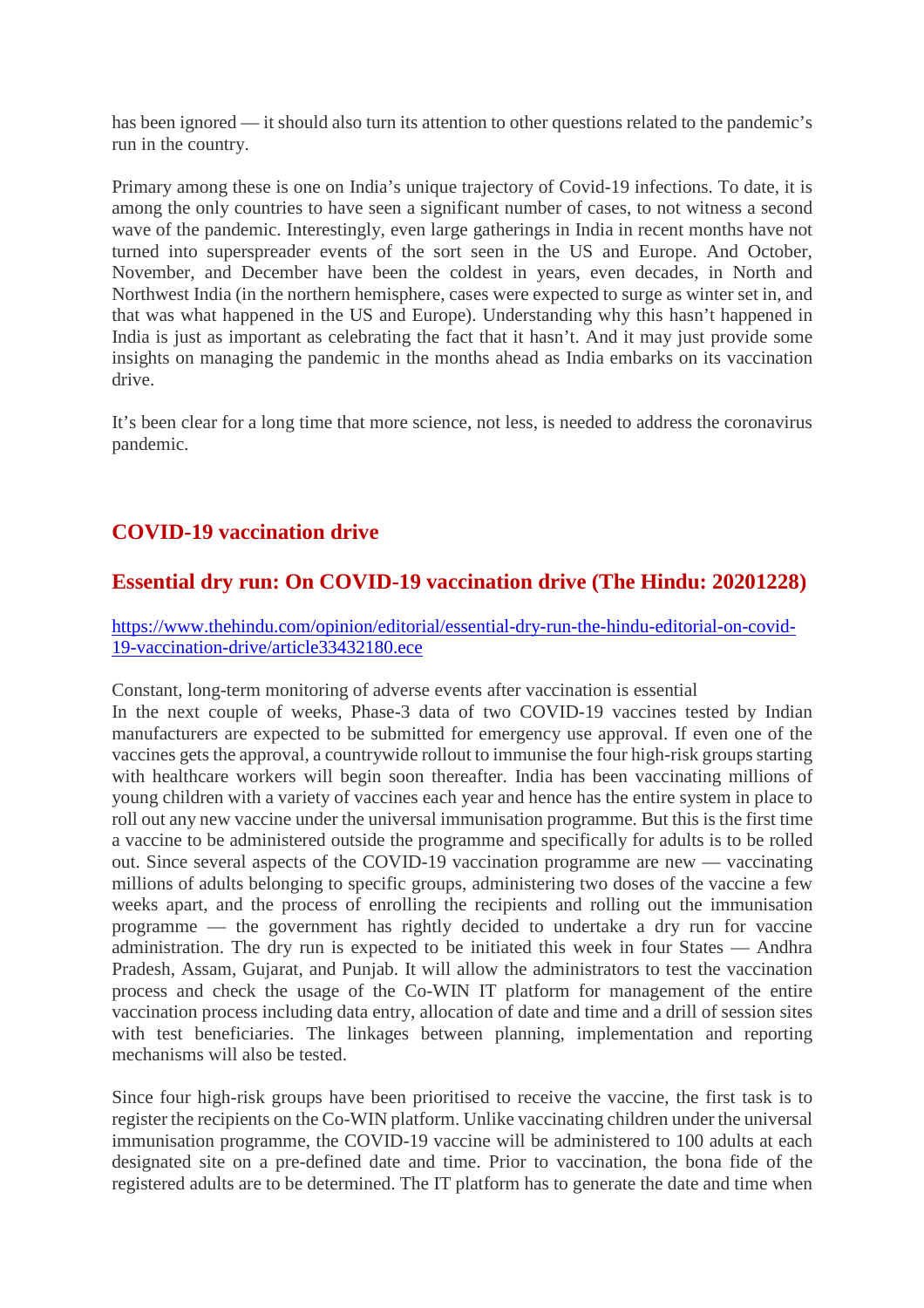people can receive the second dose. When more than one vaccine becomes available, it is essential to ensure that people receive the same vaccine twice. Checking and reporting of all adverse events immediately and days after the vaccination is essential, all the more as no COVID-19 vaccine has undergone long-term follow-up for safety during the trial. Both the vaccines that are at an advanced stage of testing in India do not require ultra-low temperature for delivery and storage. Hence, the existing facilities of the universal immunisation programme in most districts can be used for storing the vaccines. As the plan is to vaccinate 300 million people in the four high-risk groups, 600 million doses will be required. This exercise should therefore look at creating additional storage capacity at these facilities to store millions of COVID-19 vaccines, as facilities for vaccine storage cannot be dedicated to a single vaccine.

#### **Bowel diseases**

#### **Study discovers new measures to predict risk of bowel diseases (The Hindu: 20201228)**

https://www.newkerala.com/news/2020/223873.htm

: Mount Sinai researchers claim to have discovered new measures to predict risk for inflammatory bowel diseases (IBD) including Crohn's disease and ulcerative colitis.

The study published in the research journal Gastroenterology shows that the polygenic risk scores, built using association data from multiple populations in Mount Sinai's multi-ethnic BioMe Biobank, maximized IBD predictions for every population in the biobank.

BioMe is a system-wide effort at Mount Sinai that is revolutionizing diagnosis and classification of diseases according to the patient's molecular profile.

The study showed that risk scores calculated from integrating data significantly improved predictions among individuals with European, Ashkenazi Jewish, and Hispanic ancestry in BioMe, as well as European individuals in the UK Biobank, which contains biological and medical data on half a million people between ages 40 and 69 living in the UK.

Predictive power was lower for patients with African ancestry, likely due to substantially smaller reference datasets and substantially greater genetic diversity within populations of African descent.

"The ability to accurately predict genetic disease risk in individuals across ancestries is a critical avenue that may positively affect patient outcomes, as early interventions and even preventive measures are being considered and developed," said the study's senior author Judy H. Cho, MD, Dean of Translational Genetics and Director of The Charles Bronfman Institute for Personalized Medicine at the Icahn School of Medicine at Mount Sinai.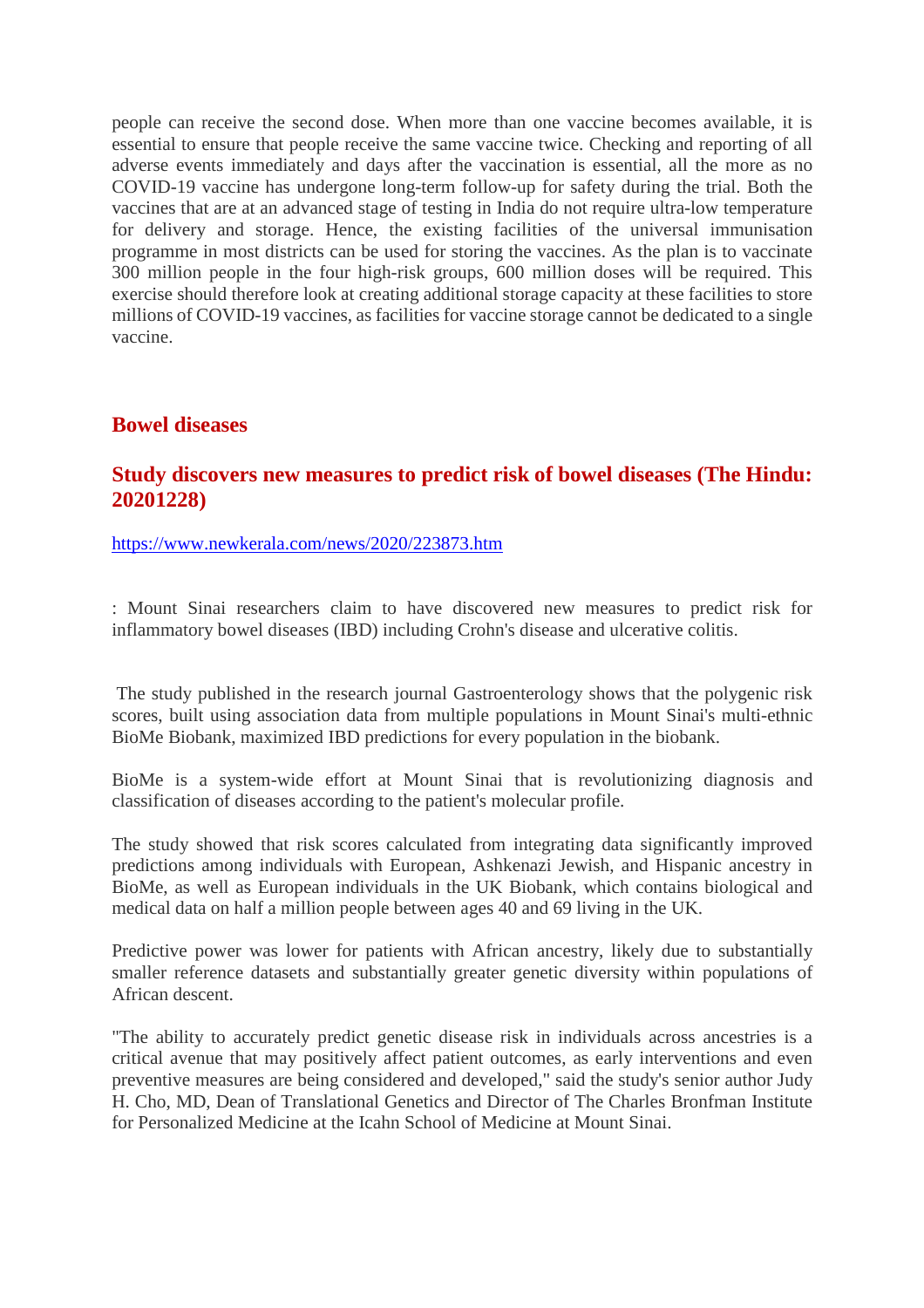"These findings support a need for greater genetic diversity, including more data on African American populations, to enhance disease risk predictions and reduce health disparities for all populations," added Cho.These polygenic risk scores--representing an estimate of overall risk based on the sum of an individual's many, most common, genetic variants--were calculated using IBD association data from cohorts with European, African American, and Ashkenazi Jewish backgrounds.

Additionally, researchers assessed rare variants in genes associated with very-early-onset IBD within each population and found that African American carriers of uncommon LRBA variants showed reduced expression of both proteins LRBA and CTLA-4.

LRBA deficiency increases susceptibility to IBD and results in lower CTLA-4 expression, which can be reversed with the commonly prescribed antimalarial drug chloroquine. Future studies by the Cho Laboratory will focus on predicting which subsets of patients might benefit from targeting this pathway.

"Since lowered LRBA and CTLA-4 expression can lead to IBD, it's encouraging that chloroquine is able to partially recover expression," said the study's first author Kyle Gettler, PhD, a postdoctoral fellow in the Department of Genetics and Genomic Sciences at the Icahn School of Medicine at Mount Sinai.

#### **SARS-CoV-2-infection**

#### **Pregnant women, infants more prone to severe risks of SARS-CoV-2 infection (New Kerala: 20201228)**

https://www.newkerala.com/news/2020/223869.htm

Research led by investigators at Massachusetts General Hospital (MGH) indicated the severe risk of COVID-19 followed SARS-CoV-2 infection into pregnant women and newborns.

The study published in the journal Cell reveals lower than the expected transfer of protective SARS-CoV-2 antibodies via the placenta from mothers who are infected in the third trimester. The cause may be alterations to these antibodies after they're produced--a process called glycosylation.

The results expand on the team's recent findings published in JAMA Network Open that pregnant women with COVID-19 pass no SARS-CoV-2 virus, but also relatively low levels of antibodies against it, to newborns.

For this latest study, the scientists compared maternal antibodies against the flu (influenza), whooping cough (pertussis), and SARS-CoV-2, and how these antibodies transferred across the placenta.Influenza- and pertussis-specific antibodies were actively transferred in a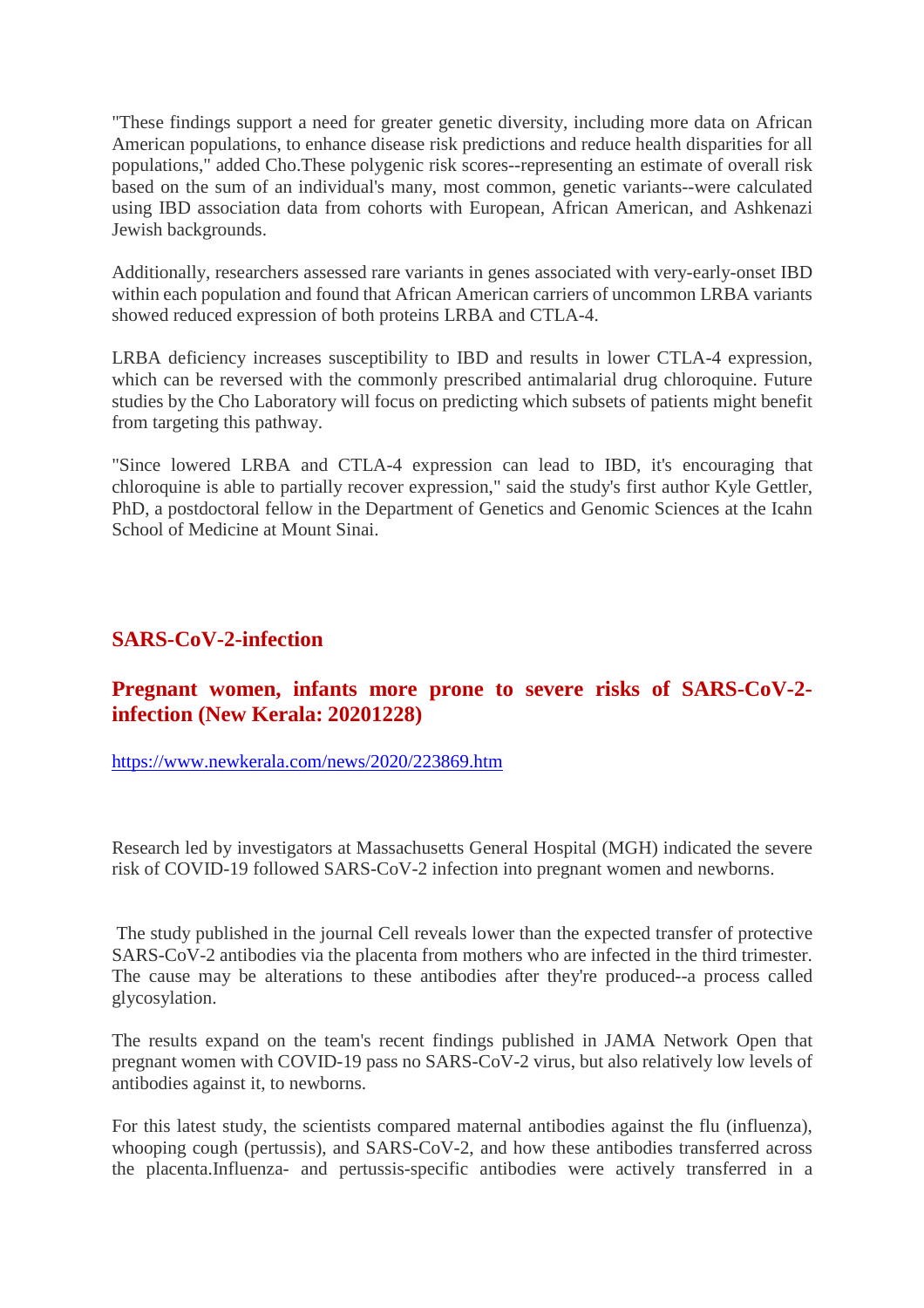relatively normal fashion. In contrast, transfer of SARS-CoV-2-specific antibodies to the baby was not only significantly reduced, but the antibodies transferred were less functional than the antibodies against influenza. The reduced transfer was only observed in third-trimester infection.

The scientists found that altered attachments of carbohydrates to the SARS-CoV-2-specific antibodies -- a process called glycosylation -- may be to blame for this reduced transfer from mother to fetus in the third trimester.

The carbohydrate attachments on SARS-CoV-2-specific antibodies in maternal blood were different than those seen on influenza- and pertussis-specific antibodies. This carbohydrate pattern may cause the COVID-specific antibodies to be "stuck" in the maternal circulation, rather than transferred across the placenta via placental antibody receptors.

Infection-induced increases in total maternal antibodies, as well as higher placental expression of an antibody receptor that attracts the carbohydrate pattern on the SARS-CoV-2-specific antibodies, helped to partially overcome the problem and facilitate the transfer of some functional antibodies from mother to fetus.

Interestingly, some of the antibodies that transferred the best were also the most functional, activating natural killer cells that could help the newborn fight the virus if exposed.

The findings have implications for the design of vaccines against SARS-CoV-2 for pregnant women."Vaccine regimens able to drive high levels of the COVID-specific antibodies with glycosylation patterns favoured by the placenta for selective transfer to the fetus may lead to better neonatal and infant protection," said co-senior author Andrea Edlow, MD, MSc, a maternal-fetal medicine specialist at MGH and an assistant professor of Obstetrics, Gynecology, and Reproductive Biology at Harvard Medical School.

"We are beginning to define the rules of placental antibody transfer of SARS-CoV-2 for the very first time -- catalyzing our ability to rationally design vaccines to protect pregnant women and their newborns," Co-senior author and Core Member at the Ragon Institute of MGH, MIT and Harvard, Galit Alter, PhD, said.

In addition, understanding how antibody transfer varies by trimester may point to critical windows in pregnancy that may be most desirable for vaccination to optimize protection for both the mother and her infant.

#### **Crucial viral protein**

### **COVID-19 severity is affected by proportion of antibodies targeting crucial viral protein**

**(New Kerala: 20201228)** https://www.newkerala.com/news/2020/223853.htm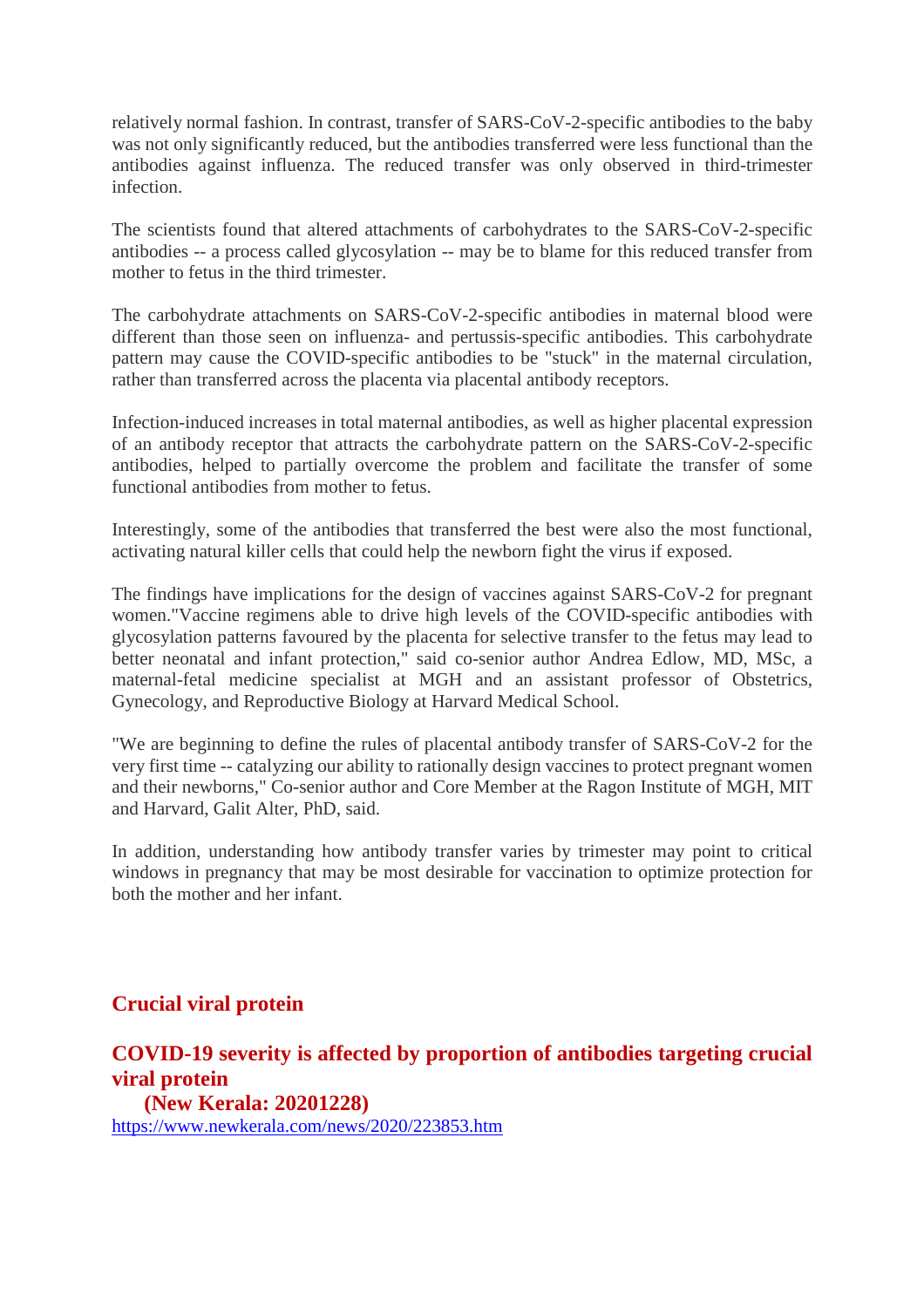Coronavirus antibodies wane significantly within several months of infection and preferentially target a different part of the virus in mild cases than in comparison to severe ones, suggest the findings of a new study.

The findings which were published in Science Immunology identifies new links between the course of the disease and a patient's immune response to it. They also raise concerns about whether people can be re-infected, whether antibody tests to detect prior infection may underestimate the breadth of the pandemic and whether vaccinations may need to be repeated at regular intervals to maintain a protective immune response.

"This is one of the most comprehensive studies to date of the antibody immune response to SARS-CoV-2 in people across the entire spectrum of disease severity, from asymptomatic to fatal," said Scott Boyd, MD, Ph.D., associate professor of pathology. "We assessed multiple time points and sample types, and also analyzed levels of viral RNA in patient nasopharyngeal swabs and blood samples. It's one of the first big-picture looks at this illness."

The study found that people with severe COVID-19 have low proportions of antibodies targeting the spike protein used by the virus to enter human cells compared with the number of antibodies targeting proteins of the virus's inner shell.

Boyd is a senior author of the study, which was published Dec. 7 in Science Immunology. Other senior authors are Benjamin Pinsky, MD, Ph.D., associate professor of pathology, and Peter Kim, Ph.D., the Virginia and D. K. Ludwig Professor of Biochemistry. The lead authors are research scientist Katharina Roltgen, Ph.D.; postdoctoral scholars Abigail Powell, Ph.D., and Oliver Wirz, Ph.D.; and clinical instructor Bryan Stevens, MD.

The virus binds to the ACE2 receptor

The researchers studied 254 people with asymptomatic, mild, or severe COVID-19 who were identified either through routine testing or occupational health screening at Stanford Health Care or who came to a Stanford Health Care clinic with symptoms of COVID-19. Of the people with symptoms, 25 were treated as outpatients, 42 were hospitalized outside the intensive care unit and 37 were treated in the intensive care unit. Twenty-five people in the study died of the disease.

SARS-CoV-2 binds to human cells via a structure on its surface called the spike protein. This protein binds to a receptor on human cells called ACE2. The binding allows the virus to enter and infect the cell. Once inside, the virus sheds its outer coat to reveal an inner shell encasing its genetic material. Soon, the virus co-opts the cell's protein-making machinery to churn out more viral particles, which are then released to infect other cells.

Antibodies that recognize and bind to the spike protein block its ability to bind to ACE2, preventing the virus from infecting the cells, whereas antibodies that recognize other viral components are unlikely to prevent viral spread. Current vaccine candidates use portions of the spike protein to stimulate an immune response.

Boyd and his colleagues analyzed the levels of three types of antibodies -- IgG, IgM, and IgA -- and the proportions that targeted the viral spike protein or the virus's inner shell as the disease progressed and patients either recovered or grew sicker. They also measured the levels of viral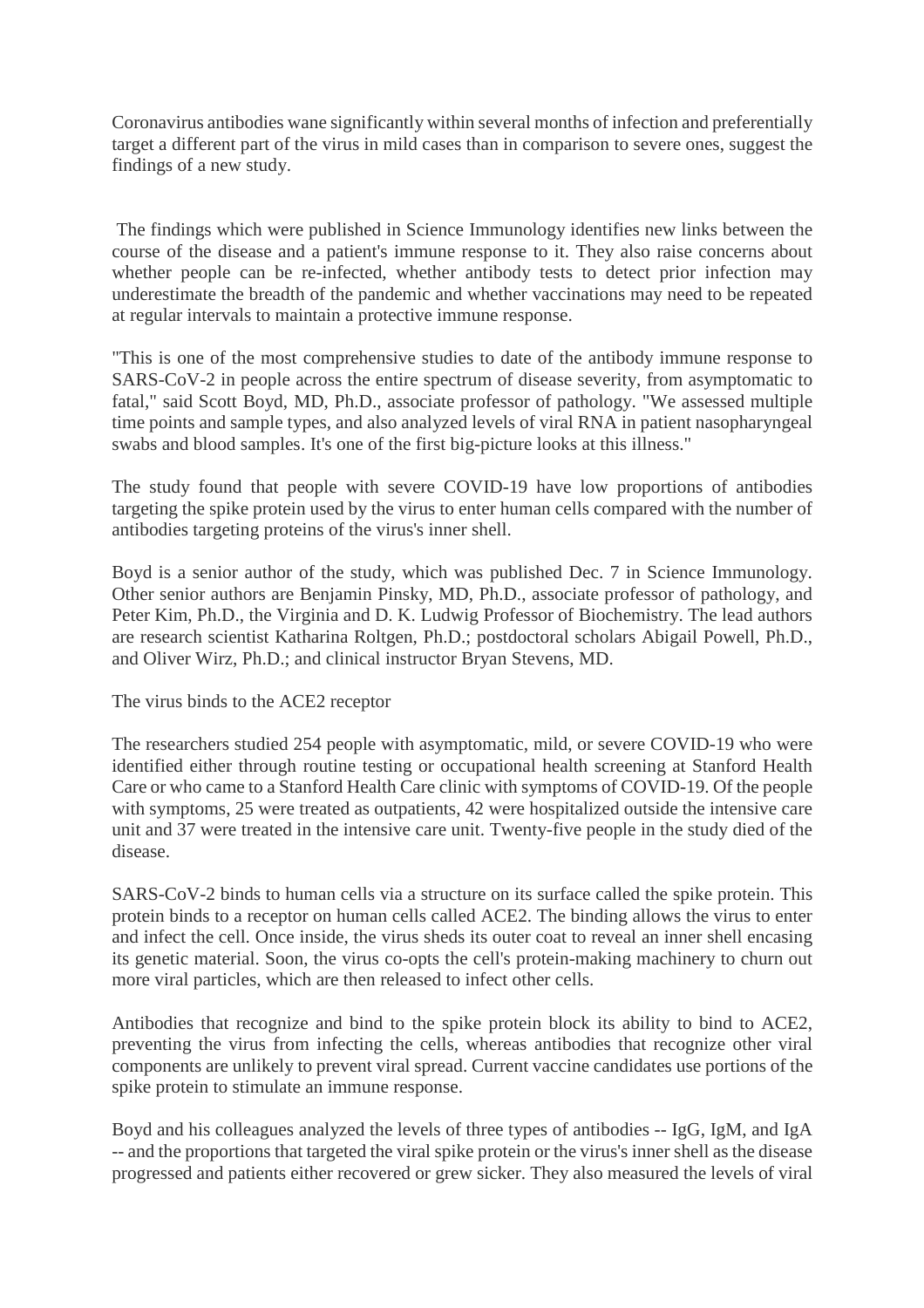genetic material in nasopharyngeal samples and blood from the patients. Finally, they assessed the effectiveness of the antibodies in preventing the spike protein from binding to ACE2 in a laboratory dish.

"Although previous studies have assessed the overall antibody response to infection, we compared the viral proteins targeted by these antibodies," Boyd said. "We found that the severity of the illness correlates with the ratio of antibodies recognizing domains of the spike protein compared with other nonprotective viral targets. Those people with mild illness tended to have a higher proportion of anti-spike antibodies, and those who died from their disease had more antibodies that recognized other parts of the virus."

Substantial variability in the immune response

The researchers caution, however, that although the study identified trends among a group of patients, there is still substantial variability in the immune response mounted by individual patients, particularly those with severe disease.

"Antibody responses are not likely to be the sole determinant of someone's outcome," Boyd said.

"Among people with severe disease, some die, and some recover. Some of these patients mount a vigorous immune response, and others have a more moderate response. So, there are a lot of other things going on. There are also other branches of the immune system involved. It's important to note that our results identify correlations but don't prove causation."

As in other studies, the researchers found that people with asymptomatic and mild illness had lower levels of antibodies overall than did those with severe disease. After recovery, the levels of IgM and IgA decreased steadily to low or undetectable levels in most patients over a period of about one to four months after symptom onset or estimated infection date, and IgG levels dropped significantly.

"This is quite consistent with what has been seen with other coronaviruses that regularly circulate in our communities to cause the common cold," Boyd said. "It's not uncommon for someone to get re-infected within a year or sometimes sooner. It remains to be seen whether the immune response to SARS-CoV-2 vaccination is stronger, or persists longer than that caused by natural infection. It's quite possible it could be better. But there are a lot of questions that still need to be answered."

Boyd is a co-chair of the National Cancer Institute's SeroNet Serological Sciences Network, one of the nation's largest coordinated research efforts to study the immune response to COVID-19. He is the principal investigator of the Centre of Excellence in SeroNet at Stanford, which is tackling critical questions about the mechanisms and duration of immunity to SARS- $CoV-2$ .

"For example, if someone has already been infected, should they get the vaccine? If so, how should they be prioritized?" Boyd said. "How can we adapt seroprevalence studies in vaccinated populations? How will immunity from vaccination differ from that caused by a natural infection? And how long might a vaccine be protective? These are all very interesting, important questions."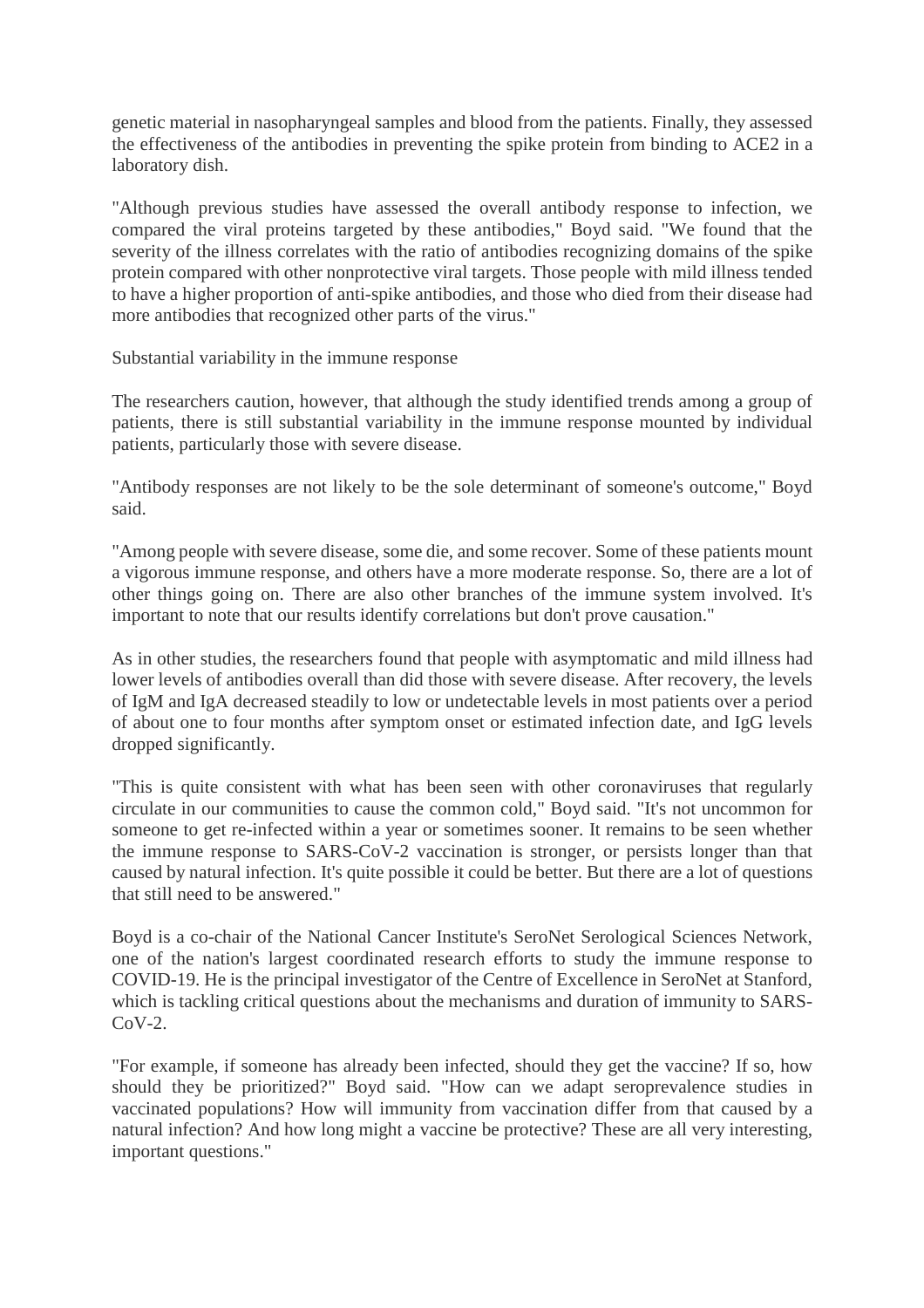#### **Casual smoking**

#### **Casual smoking can lead to nicotine addiction, says study (New Kerala: 20201228)**

https://www.newkerala.com/news/2020/223781.htm

According to diagnostic criteria, even those who consider themselves to be casual smokers might be addicted to cigarettes.

According to findings published in the American Journal of Preventive Medicine, researchers at Penn State College of Medicine and Duke University found that many light smokers -- those who smoke one to four cigarettes per day or fewer -- meet the criteria for nicotine addiction and should therefore be considered for treatment.

"In the past, some considered that only patients who smoke around 10 cigarettes per day or more were addicted, and I still hear that sometimes," said Jonathan Foulds, professor of public health sciences and psychiatry and behavioral health, Penn State. "But this study demonstrates that many lighter smokers, even those who do not smoke every day, can be addicted to cigarettes. It also suggests that we need to be more precise when we ask about cigarette smoking frequency."

According to Jason Oliver, assistant professor of psychiatry and behavioral sciences, Duke University, when assessing nicotine addiction -- clinically referred to as 'tobacco use disorder' -- clinicians are encouraged to fully assess the 11 criteria listed in the 5th edition of the Diagnostic and Statistical Manual (DSM-5). As a shortcut, he said, clinicians more typically ask smokers how many cigarettes they smoke per day.

"Lighter smoking is correctly perceived as less harmful than heavy smoking, but it still carries significant health risks," Oliver said. "Medical providers sometimes perceive lighter smokers as not addicted and, therefore, not in need of treatment, but this study suggests many of them may have significant difficulty quitting without assistance."

The researchers examined an existing data set from the National Institutes of Health, including more than 6,700 smokers who had been fully assessed to find out if they met the DSM-5 criteria for tobacco use disorder. They found that 85% of the daily cigarette smokers were addicted to some extent -- either mild, moderate, or severe addiction.

"Surprisingly, almost two-thirds of those smoking only one to four cigarettes per day were addicted, and around a quarter of those smoking less than weekly were addicted," Foulds said.

The researchers found that the severity of cigarette addiction, as indicated by the number of criteria met, increased with the frequency of smoking, with 35% of those smoking one-to-four cigarettes per day and 74% of those smoking 21 cigarettes or more per day being moderately or severely addicted.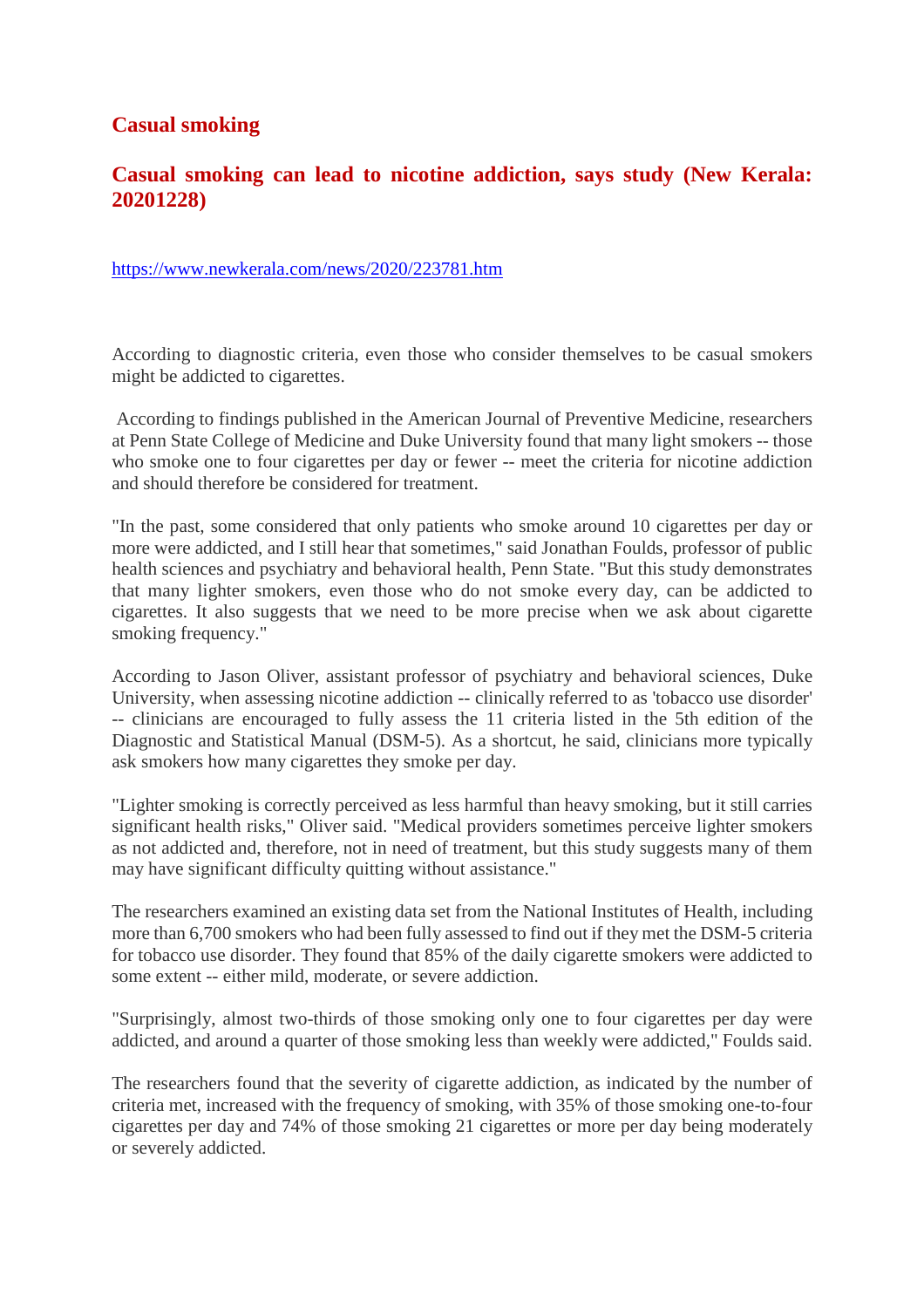The findings appeared on December 22 in the American Journal of Preventive Medicine.

"This was the first time that severity of cigarette addiction has been described across the full range of cigarette use frequency," said Foulds, a Penn State Cancer Institute researcher.

Oliver added that the study highlights the high prevalence of tobacco use disorder even among those considered to be light smokers and provides a basis from which treatment can begin to target this population.

"Previous research has found that non-daily smokers are more likely than daily smokers to make a quit attempt," Oliver said. "Clinicians should ask about all smoking behavior, including non-daily smoking, as such smokers may still require treatment to successfully quit smoking. Yet, it is unclear the extent to which existing interventions are effective for light smokers. Continued efforts to identify optimal cessation approaches for this population remain an important direction for future research."

#### कोरोना वैसीन

ऑक्सफोर्ड की कोरोना वैक्सीन को भारत में इस सप्ताह मिल सकती है इस्तेमाल की मंजरी ( $\rm{Hindustan:}$   $20201228$ )

https://www.livehindustan.com/national/story-expert-panel-may-convene-thisweek-to-examine-oxford-vaccine-emergency-use-authorisation-3710213.html

कोरोना वैक्सीन की दिशा में तेजी से भारत आगे बढ़ रहा है। हालांकि अभी तक किसी भी कंपनी को इसके इस्तेमाल की मंजरी नहीं मिली है। खबर आ रही है कि केंद्रीय ड़ग्स स्टैंडर्ड कंट्रोल ऑर्गेनाइजेशन (सीडीएससीओ) की विषय विशेषज्ञ समिति (एसकेएससीओ) इस सप्ताह ऑक्सफोर्ड की वैक्सीन को आपातकालीन उपयोग की मंजूरी दे सकती है। सरकारी सूत्रों ने यह जानकारी दी ह।ै

आपको बता दें कि सीरम भारत में ऑक्सफोर्ड-एस्ट्राजेनेका कोरोनावायरस वैक्सीन का निर्माण और परीक्षण कर रहा है। पिछले सप्ताह राष्ट्रीय इग्स नियामक को अतिरिक्त डेटा जमा किया था।

नाम नहीं छापने की शर्त पर एक सरकारी अधिकारी ने कहा, ''इस सप्ताह विषय विशेषज्ञ समिति की बैठक बुलाई जाने की संभावना है। चंकि फाइजर ने अपने एंटी-कोविदॉड-19 वैक्सीन के युरोपीय संघ के आवेदन पर अपना मामला पेश करने के लिए एक नई तारीख की मांग की थी, समिति को उन्हें उसी तारीख को समय देने की संभावना है।"

यके मेडिसिन एंड हेल्थकेयर उत्पाद नियामक एजेंसी (MHRA) भी ऑक्सफोर्ड-एस्ट्राजेनेका वैक्सीन के लिए  $\rm EUA$  के के आंकड़ों पर विचार कर रही है और टीके उम्मीदवार के लिए इसकी मंजूरी भारत में नियामक अनुमोदन प्राप्त करने के लिए एक अतिरिक्त लाभ प्रदान करेगी।

यह संभावना है कि ऑक्सफोर्ड-एस्ट्राजेनेका वैक्सीन भारत में आपातकालीन उपयोग की मंजुरी पाने वाली वाली पहली वैक्सीन हो सकती ह।ै

Pfizer को स्थानीय आबादी के बीच वैक्सीन उम्मीदवार के प्रभाव को जानने के लिए भारतीय आबादी के बीच एक छोटा सा अध्ययन करने के लिए कहा जा सकता है। अधिकारी ने कहा, ''चंकि Pfizer ने अपने वैक्सीन उम्मीदवार के लिए भारत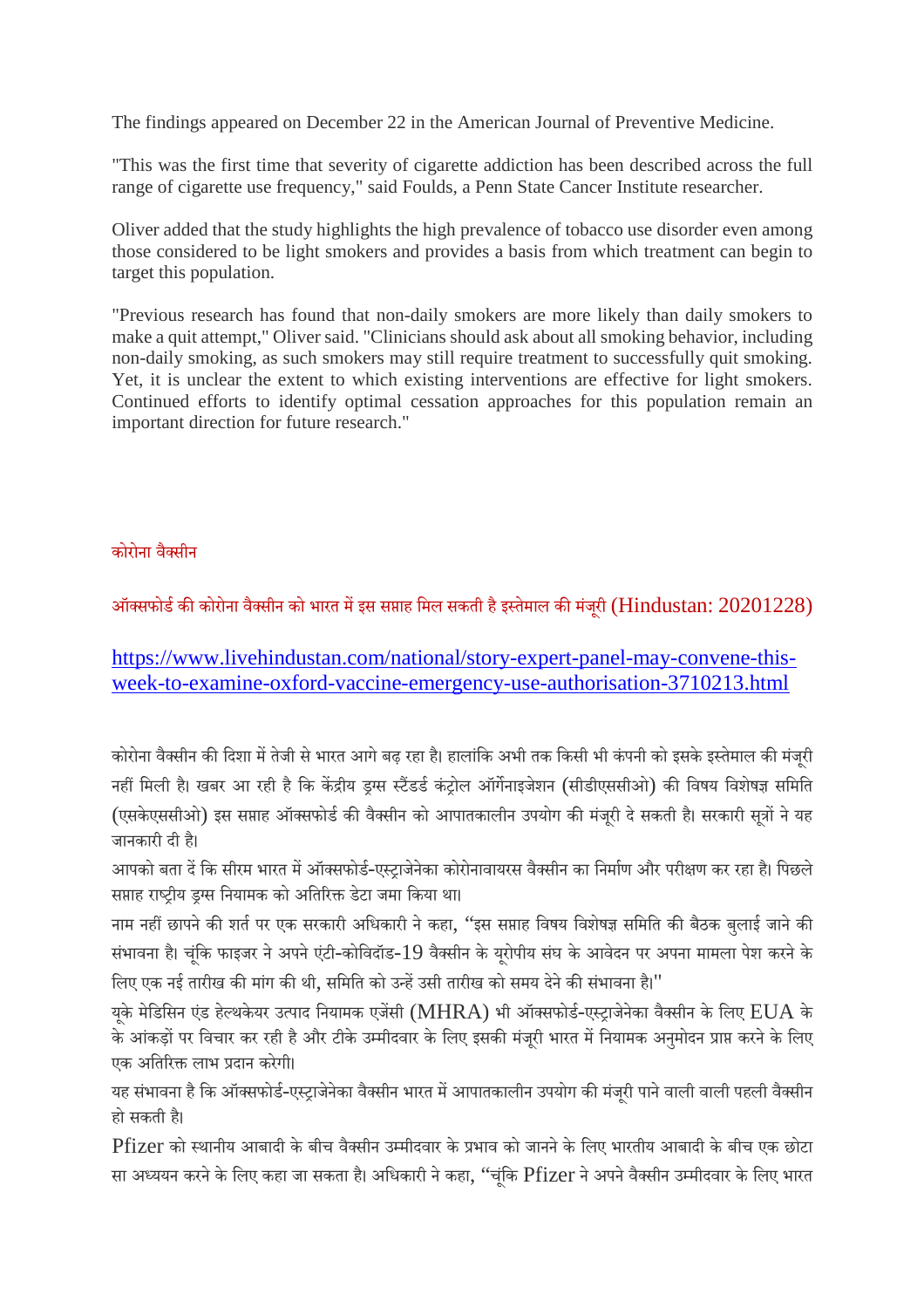में परीक्षण नहीं किया है, इसलिए कंपनी को पहले ऐसा करने के लिए कहा जा सकता है। उन्हें परीक्षणों से छूट भी मिल सकती ह।ै

# **Vaccine**

### **िदली महर िदन एक लाख लोगको लगेगा कोरोना का टीका, तैयारयां पूरी (Hindustan: 20201228)**

# https://www.livehindustan.com/ncr/story-delhi-daily-one-lakh-people-will-getcorona-vaccine-3710114.html

राजधानी दिल्ली में रोजाना एक लाख लोगों को कोरोना का टीका लगाया जाएगा। इसके लिए सरकार ने तैयारी परी कर ली है। टीकाकरण के लिए  $1000$  बूथ बनाए जा रहे हैं और हर बूथ पर रोजाना  $100$  लोगों को खुराक दी जाएगी। स्वास्थ्य विभाग नेयह जानकारी दी।

स्वास्थ्य विभाग ने सबसे पहले तीन लाख स्वास्थ्यकर्मियों के टीकाकरण की योजना बनाई है। अफसरों के मुताबिक, यह लक्ष्य तीन दिनों में भी पूरा हो सकता है लेकिन सुरक्षा को ध्यान में रखते हुए पांच दिनों का लक्ष्य तय किया गया है।

 $603$  जगहों पर चयन

सरकार की कोशिश है कि हर क्षेत्र में आबादी के हिसाब से केंद्र बना लिए जाएं ताकि किसी को परेशानी न हो इसीलिए एक हजार केंद्र बनाए जा रहे हैं। अभी तक 603 जगहों का चयन कर लिया गया है। बाकी के लिए सर्वे का काम जारी है। स्वास्थ्य विभाग डिस्पेंसरी, अस्पताल, निजी क्लीनिक और मोहल्ला क्लीनिक को तरजीह दे रहा है क्योंकि यहां कोल्ड चेन को बनाए रखना अन्य जगहों की तुलना में ज्यादा आसान होगा।

केंद्रो पर 3500 स्वास्थ्यकर्मी तैनात किए जाएंगे

टीकाकरण में लगाए जाने वाले 3500 कर्मचारियों का प्रशिक्षण मंगलवार तक परा हो जाएगा। इससे सरकारी सेवाओं के कर्मचारियों के अलावा  $100$  निजी अस्पतालों के  $600$  स्वास्थ्यकर्मी भी होंगे।

लोगों को चिन्हित करने के लिए सरकार मतदाता पहचान पत्र के साथ आरोग्य सेतु ऐप की भी मदद ले रही है। इसके अलावा सवकेजरए चयन कर रहेह।

#### **कोरोना वायरस**

# **कोरोना वायरस के नयेेन कचपेट मआ रहा कनाडा, िमला एक और मामला (Hindustan: 20201228)**

### https://www.livehindustan.com/international/story-canada-is-under-the-grip-ofnew-strain-of-corona-virus-another-case-found-3710229.html

कनाडा के ओटारियो में कोरोना वायरस के उस नये रूप (स्ट्रेन) के एक और मामले की पुष्टि हुई है जिसका ब्रिटेन में हाल में पता चला है। इससे पहले यहां एक दंपती के इस बीमारी से पीड़ति होने का मामला सामने आया था। ओटारियो के संयुक्त मुख्य स्वास्थ्य चिकित्सा अधिकारी डॉ बारबरा याफ के मुताबिक डरहम निवासी दंपती के कोरोना के नये स्ट्रेन से संक्रमित होने की पुष्टि हुई है और वे दोनों अभी मेडिकल प्रोटोकाल के तहत 'सेल्फ-आइसोलेशन में हैं।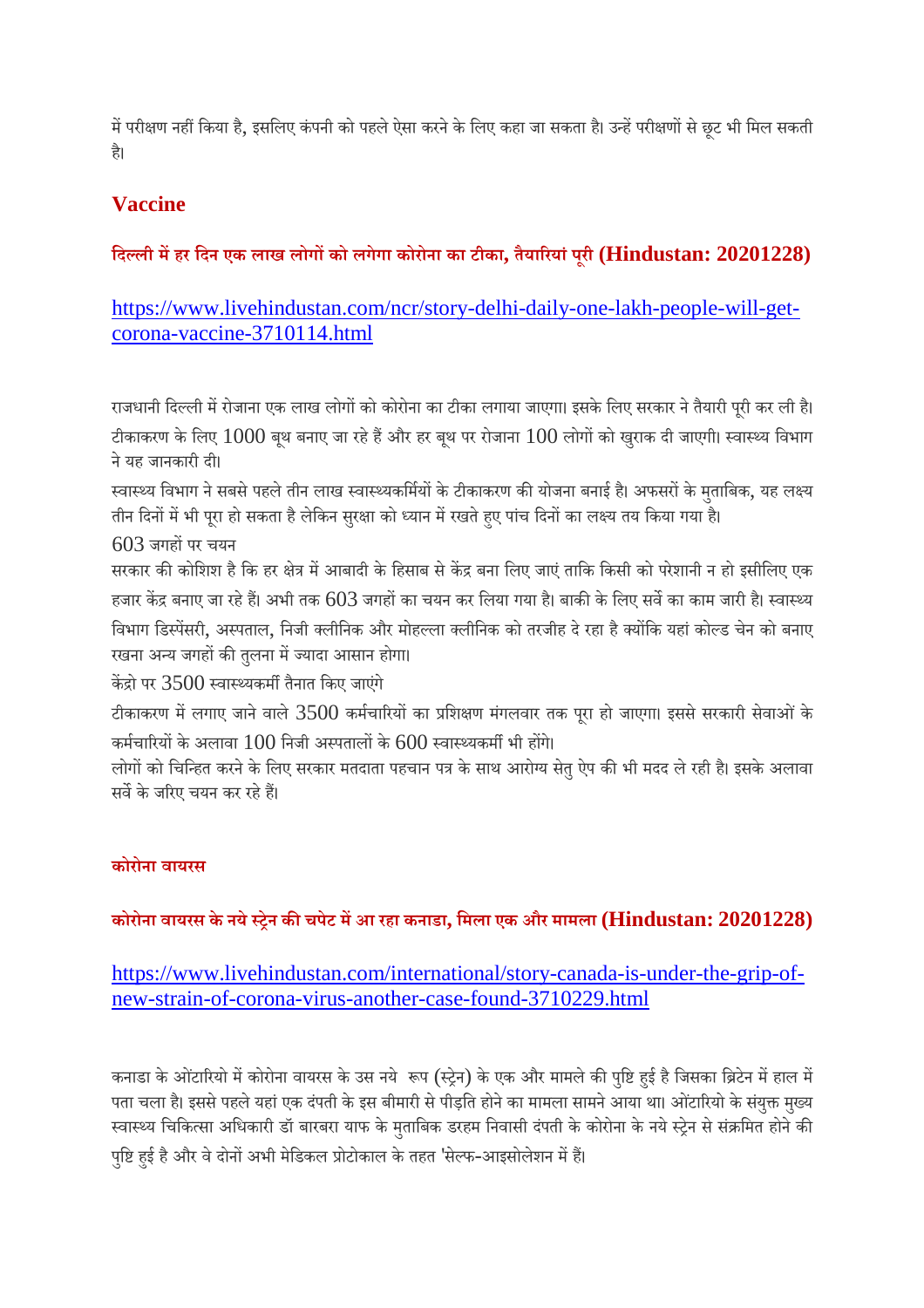स्वास्थ्य अधिकारियों ने बताया कि इस तरह का तीसरा मामला सामने आया है जिसमें ओटावा निवासी एक व्यक्ति के संक्रमित

होने की पुष्टि हुई है। पीड़ति व्यक्ति हाल ही में ब्रिटेन की यात्रा कर लौटा था और वह अभी 'सेल्फ-आइसोलेशन' में है। इधर, भारत में कोरोना की रफ्तार भले ही धीमी हो गई हो लेकिन वायरस का खतरा अब भी कम नहीं हआ है। पिछले  $24$ घंटों में भारत के अंदर कोरोना के  $20,021$  नए मामले सामने आए हैं। दनियाभर में कोरोना के नए स्ट्रेन से हाहाकार मचा हआ है लेकिन भारत में अब भी लोग कोरोनाम वायरस का कहर झेल रहे हैं। वर्तमान में देश के अंदर कोरोना के कुल  $1,\!02,\!07,\!871$ मामले हैं।

स्वास्थ्य मंत्रालय के मुताबिक पिछले 24 घंटों में 279 लोग कोरोना से अपनी जान गवां चुके हैं जिसके बाद से देश में कोरोना से मरने वालों की कुल संख्या 1,47,901 तक पहुंच गई है। वहीं अगर देश के एक्टिव मामलों की बात करें तो भारत का रिकवरी रेट पिछले दिनों में काफी बढ़ा है।

# **Pendimic**

**'पैसा फककर महामारी सेिनपटनेका तरीका अदूरदश' (Hindustan: 20201228)** https://www.livehindustan.com/lifestyle/story-throwing-money-to-deal-withepidemic-is-unpractical-3708666.html

विश्व स्वास्थ्य संगठन ( डब्ल्यूएचओ) के महानिदेशक डॉ टेड्रस एडनम गेब्रेसस का कहना है कि किसी भी महामारी से निपटने के लिए पैसा फेंकने का तरीका बहुत ही अदूरदर्शीऔर खतरनाक है।डॉ टेड्रस ने रविवार को मनाये जा रहे पहले अंतराष्ट्रीय महामारी तैयारी िदवस के अवसर पर वीिडयो संदशे जारी करतेहए कहा िक अगली महामारी सेबचनेकिबना कुछ तैयारी किये मौजूदा महामारी से निपटने के लिए पैसा फेंकने का तरीका अदरदशीर है। उन्होंने कहा,'' बहत समय तक हम या तो संकट से घबराते रहे हैं या हमने उसे नजरअंदाज किया है। हम महामारी से निपटने के लिए पानी के तरह पैसा बहाते हैं और जैसे ही वह संकट खत्म हो जाता है, हम उसे भूल जाते हैं और अगली महामारी से बचने के लिए कुछ भी तैयारी नहीं करते हैं। यह तरीका न सिर्फ अदरदशीर् और खतरनाक है बल्कि समझ से भी परे है।''

उन्होंने कहा कि कोरोना वायरस के कारण उपजा यह संकट कोई आखिरी संकट नहीं है और अगर जलवायु परिवर्तन तथा पशुओं के कल्याण से संबंधित समस्याओं से नहीं निपटा गया तो मानव स्वास्थ्य को बेहतर बनाने की हर कोशिश नाकाम होगी।डब्ल्यूएचओ प्रमुख ने कहा कि यह समय कोरोना महामारी से सबक लेने का है। इतिहास हमें बताता है कि महामारियां जीवन का हिस्सा हैं। महामारियों ने मानव, पशु और ग्रह के स्वास्थ्य के बीच के अंर्तसंबंध को दिखाया है। उन्होंने कहा कि पिछले  $12$  माह के दौरान पूरी दनिया उथलपृथल हो गयी है। महामारी का असर सिर्फ बीमारी तक सीमित नहीं रहता है बल्कि इसका समाज और अर्थव्यवस्था पर गहरा प्रभाव पड़ता है। डॉ टेड्स ने कहा कि सभी देशों को सभी प्रकार की आपात स्थिति की पहचान , बचाव और रोकथाम के लिए अपनी तैयारी की क्षमता बढाने की दिशा में निवेश करना चाहिए तथा प्राथमिक स्वास्थ्य सुविधाओं को मजबूत करना चाहिए। उन्होंने कहा, '' जनस्वास्थ्य में निवेश करके हम यह सुनिश्चित कर सकते हैं कि हमारे बच्चों और उनके बच्चों को एक सुरक्षित और चिरस्थायी दनिया मिले।"

# **Virus**

#### **कृित सेूरता कदेन वायरस सकं ट (Dainik Tribune: 20201228)**

https://www.dainiktribuneonline.com/news/comment/virus-crisis-caused-bycruelty-to-nature-21527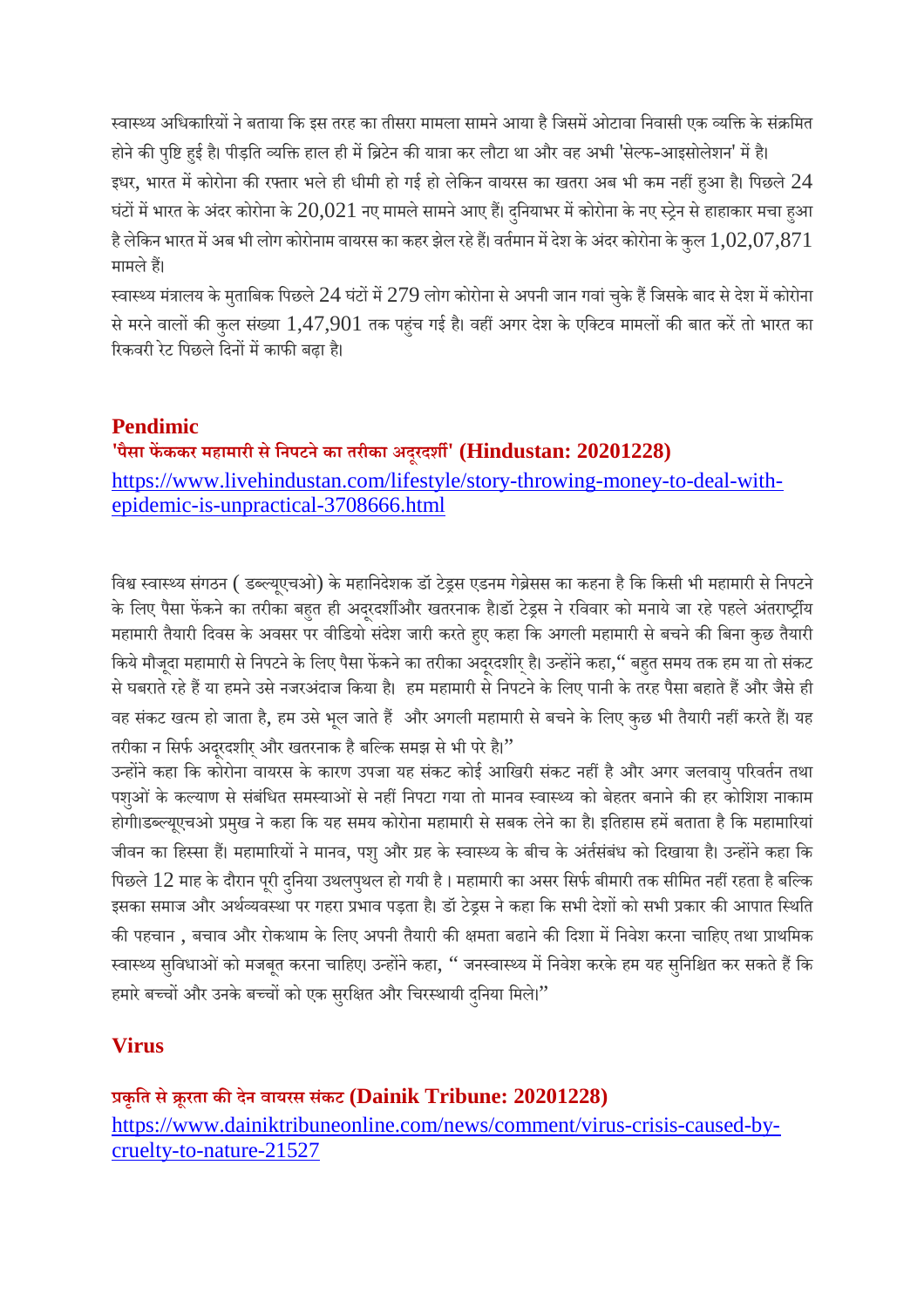मनुष्य जाति को यदि भविष्य में वायरसों से उत्पन्न होने वाली महामारियों से बचना है तो उसे सबसे पहले पर्यावरण से संबंधित मुद्दों को सुलझाना पड़ेगा। कोविड-19 के विनाशकारी प्रभाव हम देख चुके हैं। इस बीमारी को फैलाने वाले कोरोना वायरस का वास्तविक स्रोत क्या है, इसको लेकर पूरे साल माथापच्ची होती रही। इस वायरस के लैब-निर्मित होने के बारे में कई तरह की कहानियां प्रचारित की गई| लेकिन अधिकांश वैज्ञानिकों का मानना है कि कोविड- $19$  एक 'जूनॉटिक' रोग है। 'जूनॉटिक' रोग उसे कहते हैं जो जानवरों से मनुष्यों में पहुंचता है। वैज्ञानिकों ने उन कारणों को पहचानने की कोशिश की है, जिनकी वजह से ये वायरस जानवरों से मनुष्य में पहुंचते हैं।

अध्ययनों में सबसे चौंकाने वाली बात यह है कि स्तनपायी जीवों से मनुष्य में वायरस के जंप करने की घटनाएं कुदरत के साथ छेड़छाड़ करने के साथ जुड़ी हुई हैं। एक प्रजाति से दूसरी प्रजाति में वायरस के जंप करने को 'वायरस स्पिलोवर' भी कहा जाता है। इस तरह के स्पिलोवर का खतरा उस समय सबसे ज्यादा होता है जब प्रकृति के अत्यधिक दोहन और प्राकृतिक वास के विनाश से जंगली जानवरों को खतरा उत्पन्न हो जाता है।

अभी हाल में एक नया खतरा सामने आया है। वायरस मनुष्यों से वापस जानवरों में भी पहुंच सकता है। संक्रमित जानवर पुनः इस वायरस से मनुष्यों को संक्रमित कर सकता है। डेनमार्क में एक संक्रमित मिंक (फरों वाला स्तनपायी जानवर) से वायरस के पुनः मनुष्यों में पहुंचने के बाद वहां करीब दो करोड़ मिंक मारने पड़े। ध्यान रहे कि मिंक के फरों से बने कोट बहुत महंगे बिकते हैं। डेनमार्क के अलावा अमेरिका से भी मिंक के संक्रमित होने की खबर मिली। अमेरिका के कुछ चिड़ियाघरों में कुछ शेर भी संक्रमित हो गए। वायरसों के इस तरह के विपरीत स्पिलोवर से भी हमें सजग रहना होगा।

जानवरों से मनुष्य के बीच पहुंचने वाली बीमारियां बैक्टीरिया, परजीवियों, फफूंदी और वायरस द्वारा फैलाई जा सकती हैं। जानवरों द्वारा उत्पन्न कुछ बीमारियां आसानी के साथ मनुष्यों में पहुंच सकती हैं क्योंकि स्तनपायी जीवों की जैविक बनावट बहत कुछ मनुष्यों जैसी होती है। यदि मनुष्य और जानवर काफी लंबे समय तक साथ रहते हैं तो उनमें रोग का हस्तांतरण ज्यादा आसान हो जाता ह।ै

मनुष्य अक्सर सूअरों और मवेशियों से फैलने वाली बीमारियों का शिकार हो जाता है। इसका एक बड़ा कारण यह है कि मनुष्य अपनी भोजन संबंधित जरूरतों को पूरा करने के लिए सदियों से इन जानवरों को पाल रहा है। मनुष्यों में वायरस हस्तांतरण के मुख्य स्रोत चमगादड़ें और स्तनपायी जीव हो सकते हैं क्योंकि उनकी जैविक बनावट और वायरस के प्रति उनके इम्युन रेस्पांस

में काफी समानता होती है। मनुष्यों के कारण जानवरों में उत्पन्न होने वाली स्ट्रेस से भी वायरस हस्तांतरण के चांस बढ़ते हैं। जब हम जानवरों को उनके कुदरती माहौल से पकड़ कर उनका व्यापार करते हैं तो उन्हें भारी तनाव का सामना करना पड़ता है। ऐसी स्थिति में वे ज्यादा वायरस उत्पन्न करते हैं। वायरसों की संख्या के अधिक होने का मतलब यह है कि शरीर से वायरस का परित्याग भी अधिक मात्रा में होगा। अतः पकड़े गए जानवर मानव आबादियों को वायरस से एक्सपोज करते हैं। रिसर्चरों ने जूनॉटिक वायरसों और जमीन पर विचरने वाले उनके मेजबान स्तनपायी जानवरों का अध्ययन किया। इसके लिए उन्होंने  $2004$ 

से2013 तक के डेटा का अययन िकया।

उन्होंने जिन 142 वायरसों का अध्ययन किया, उनमें 139 वायरसों के मेजबान स्तनपायी जीव थे। कुत्ते-बिल्लियों, मवेशियों, घोड़ों और भेड़ों जैसे पालतू स्तनपायी जीवों में कम से कम 50 प्रतिशत वायरस ऐसे हैं जो मनुष्यों में हस्तांतरित हो सकते हैं। चमगादड़, चूहों और प्राइमेट जीवों में भी जूनॉटिक रोगों की मात्रा का अनुपात बहुत ज्यादा है। विभिन्न प्रजातियों से जूनॉटिक वायरसों के फैलने का ज्यादा या कम खतरा कई कारणों पर निर्भर है।

ऐसे जंगली स्तनपायी जानवर बहुत दुर्लभ हैं जो लुप्तप्राय प्रजातियों की सूची में आते हैं। अतः इनके मनुष्य से संपर्क में आने की संभावना कम होती है। इनकी आबादी कम होने के कारण इनमें परजीवियों की मौजूदगी भी कम होती है। जिन लुप्तप्राय प्रजातियों की आबादी शिकार और अवैध व्यापार जैसी गतिविधियों से कम हो रही है, उनमें जूनॉटिक वायरसों की संख्या अधिक होने की संभावना रहती है। रिसर्चरों का कहना है कि वन्य जीवन के शोषण और वन्य जीवों के अवैध व्यापार से मनुष्य और वन्यजीवों के बीच नजदीकियां बढ़ीं और इनसे वायरस के हस्तांतरण के मौके भी बढ़े।

जलवायु परिवर्तन और वन्य जीवन की भूमिका के बारे में समाज में जागरूकता के अभाव से समस्या गंभीर हो गई है। प्राकृतिक वास और भोजन के अभाव में जंगली जानवर इधर-उधर भाग रहे हैं। इन स्थितियों में मनुष्य के साथ उनका संपर्क बढ़ रहा है।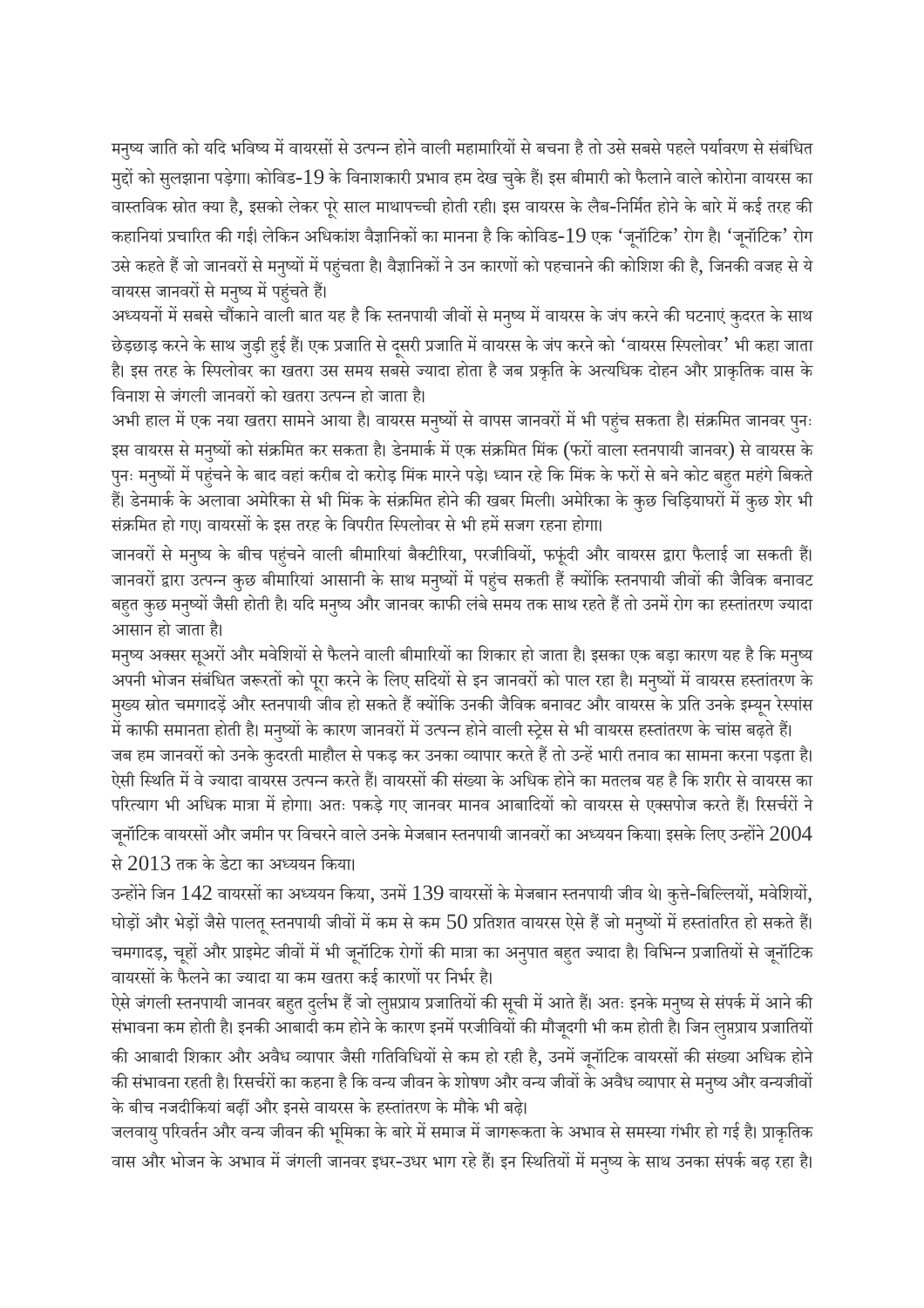स्तनपायी जीवों की कम से कम 90 प्रतिशत प्रजातियों के वायरसों के बारे में समुचित जानकारी नहीं होने से समस्या ज्यादा िवकट हो गई ह।ै

जानवरों से मनुष्यों में जंप करने वाले वायरसों के उदाहरणों में नीपा वायरस उल्लेखनीय है जो चमगादड़ों (फ्रूट बैट्स) से फैला था। चिंपैंजियों के कत्लेआम से एड्स संकट पैदा हआ। हॉर्सशू बैट नामक चमगादड़ ने सार्स और 'मेकाक' बंदरों ने हपींज बी वायरस फैलाया। इस समय पृथ्वी को झकझोर देने वाले कोरोना वायरस की उत्पत्ति संभवतः एक चमगादड़ से या किसी अज्ञात जीव से हुई है। यह मुमकिन है कि यह वायरस गंभीर रूप से संक्रामक होने से पहले निम्न स्तर पर वर्षों से मनुष्यों के बीच घूम रहा हो। बहरहाल, सभी जूनॉटिक रोग महामारी के रूप में प्रकट नहीं होते। कुछ इन्फेक्शन निम्न स्तर पर रहते हैं और उनका पता भी नहीं चलता। इन्फेक्शन की गंभीरता वायरस की विशिष्टताओं पर निर्भर करती है। जैसे एक मेजबान जानवर से मनष्य में जंप करने और फिर दूसरे मनुष्य में पहुंचने की उसकी क्षमता और उसके इन्फेक्शन की दर।

भविष्य में वायरसों से होने वाली बीमारियों को रोकने के लिए हमें अपने स्वास्थ्य के साथ-साथ अपने पर्यावरण के स्वास्थ्य का भी ध्यान रखना पड़ेगा। हमें प्रकृति और वन्य जीवन के प्रति अपना रवैया बदलना पड़ेगा। वर्ल्ड वाइल्डलाइफ फंड इंटरनेशनल के महानिदेशक मार्को लेम्बेरटिनी का कहना है कि हमें तत्काल प्रकृति के विनाश और मनुष्य के स्वास्थ्य से जुड़े कारणों को पहचानना पड़ेगा। यदि हमने ऐसा नहीं किया तो कोविड-19 जैसी महामारियां समय-समय पर प्रकट होती रहेंगी।

#### **Health**

**हमेशा लैडर भरा हआ लगता है, तो इसके पीछे हो सकतेहये10 वाय सबं ंधी कारण (Hindustan: 20201228)**

https://www.livehindustan.com/lifestyle/story-10-science-backed-reasons-whyyou-always-feel-like-peeing-3708429.html

यदि आप ये मान रही हैं कि अधिक पेशाब का मतलब बेहतर डिटॉक्स है, तो हम बता दें कि ऐसा नहीं है। क्योंकि लगातार पेशाब करना कई छिपी हई स्वास्थ्य समस्याओं का संकेत भी हो सकता है। वास्तव में, कई बार स्थिति इतनी गंभीर हो सकती है, कि यह आप यूरिनरी ब्लैडर पर नियंत्रण खो देती हैं।

क्या आप जानती हैं कि महिलाओं को पुरुषों की तुलना में अधिक बार पेशाब करने की इच्छा महसूस होती है। इसीलिए आज हम इस मुद्दे पर चर्चा करना चाहते हैं, ताकि आप जान सकें कि आपके शरीर के साथ क्या हो रहा है।

बार-बार पेशाब आने के पीछे ये दस कारण हो सकते हैं:

1. आप को यटूीआई हो सकता है

यूटीआई यानी यूरिनरी ट्रैक्ट संक्रमण लगातार पेशाब आने के सबसे सामान्य कारणों में से एक है। दुर्भाग्य से, यह संक्रमण महिलाओं में बहुत आम है। सुल्तान कबूस यूनिवर्सिटी मेडिकल जर्नल में प्रकाशित एक अध्ययन के अनुसार, लगभग  $60$ प्रतिशत महिलाएं यटीआई से ग्रस्त होती हैं, और इस वजह से उन्हें अक्सर पेशाब आती है। यटीआई आपके मुत्राशय को ट्रिगर करता है, जिसके कारण, आप अक्सर पेशाब करती हैं।

2. आप बहुत ज्यादा कॉफी पी रहीं हैं

कॉफी या ऐसी कोई भी चीज जो यूरिन बढ़ाती हो, आपको अधिक से अधिक पेशाब करवाएगी। मूल रूप से जब आप किसी भी ऐसे पेय को पीते हैं, तो आपकी किडनी अधिक सोडियम (नमक) छोड़ती है, जिसके कारण आप अधिक से अधिक पेशाब करने की इच्छा महसूस करते हैं।

इसलिए, यदि आप कॉफी को आवश्यक सीमा से अधिक पी रहे हैं, तो आप सामान्य से अधिक पेशाब करने के लिए बाध्य हैं।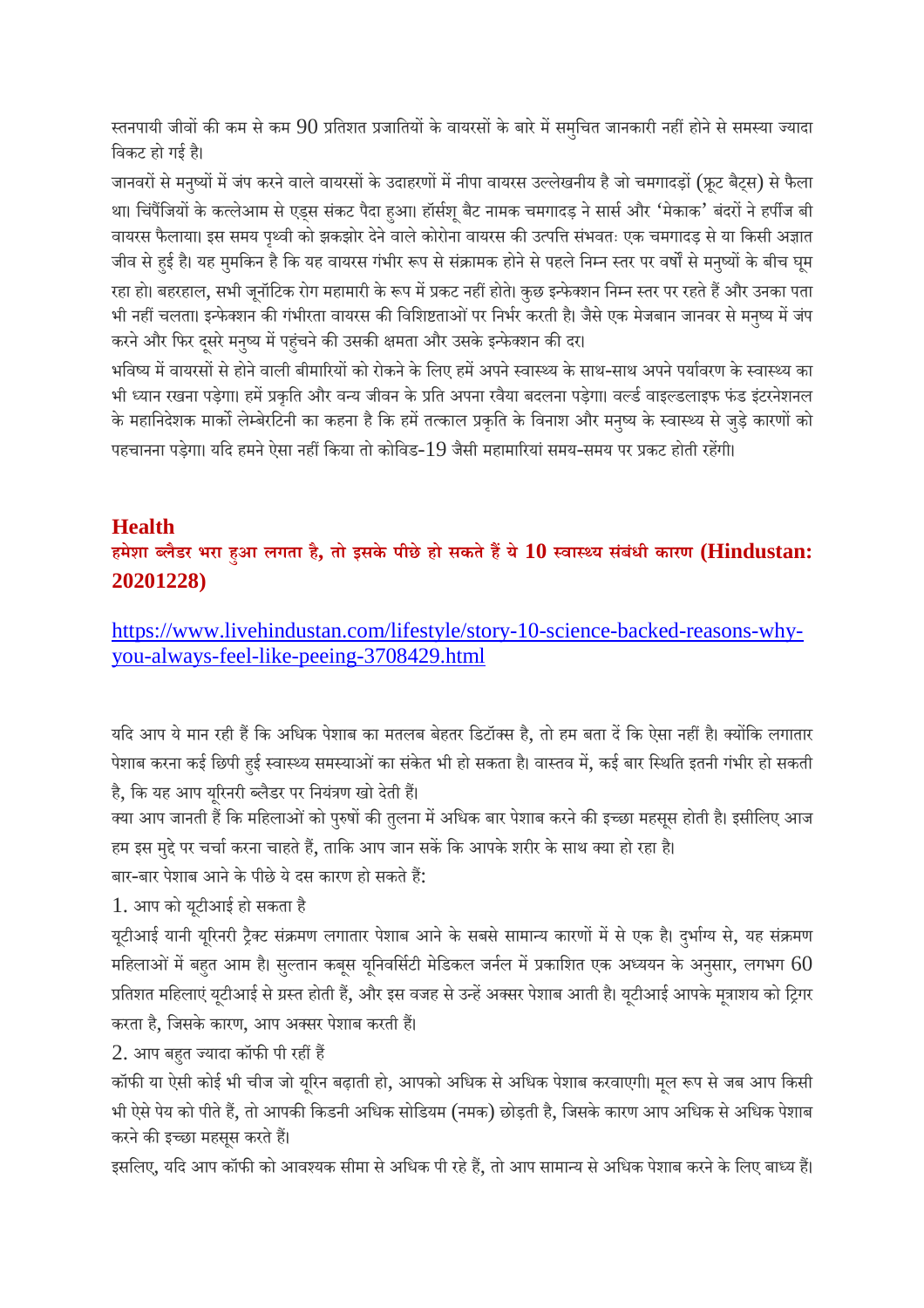3. आप तनावग्रस्त या चिंतित हैं

विशेषज्ञों के अनुसार, तनाव होना आपके मूत्राशय के लिए अच्छा नहीं है। यही कारण है कि यह अधिक पेशाब करने के लिए टिगर हो जाता है। इसके कारण आप बार-बार पेशाब करते हैं।

4. यदि आप गर्भवती हैं, तो बच्चे के कारण मूत्राशय पर दबाव पड़ रहा है

गर्भवती होने के दौरान पेशाब लीक होना बहुत आम है, और लगभग हर महिला इससे गुजरती है। असल में, जब भ्रूण बढ़ने लगता है, तो यह आपके मुत्राशय पर अतिरिक्त दबाव डालता है। इसलिए, जैसे ही आप अपने गले से कुछ नीचे उतारते हैं, आपके बच्चे द्वारा डाला गया दबाव आपको पेशाब करने पर मजबर करता है।

इंटरनेशनल जर्नल ऑफ यूरिनरी साइंस में प्रकाशित एक समीक्षा भी बताती है कि गर्भवती महिलाओं में मूत्र असंयम अधिक आम है।

5. आपको मधमुहे हो सकता है

अधिकांश मधुमेह रोगी एक लक्षण के रूप में अत्यधिक प्यास रिपोर्ट करते हैं। इसके कारण, वे अधिक तरल पदार्थों का सेवन करते हैं, और यही कारण है कि वे बहुत बार पेशाब करते हैं। तो, अगर आप भी अक्सर पेशाब कर रहे हैं, तो अपने ब्लड शुगर की जांच करवाएं।

6. आपका मूाशय ओवररएट कर सकता है

ओवरएक्टिव ब्लैडर या  $OAB$  एक ऐसी स्थिति है, जब आपके मूत्राशय की मांसपेशियां अत्यधिक संवेदनशील हो जाती हैं। इस विकार में, आप अधिक बार पेशाब करने का आग्रह करते हैं। ऐसे लोग रात में भी, दो से अधिक बार पेशाब करने के लिए उठते हैं।

7. आपको वेजाइिनिटस हो सकता है

खमीर हो या बैक्टीरिया कोई फर्क नहीं पड़ता - अगर आपको योनि में संक्रमण है, तो यह बार-बार पेशाब करने का कारण बन सकता है। संक्रमण से निपटने के लिए आप जो गोलियां ले रहे हैं वह भी बार-बार पेशाब आने का कारण हो सकता है।

 $8$  आपकी पैल्विक मांसपेशियां कमजोर हो सकती हैं

यहां तक कि विशेषज्ञों का मानना है कि कमजोर पेल्विक फ्लोर की मांसपेशियों से भी मूत्र असंयम हो सकता है। मूल रूप से, कमजोर पेल्विक मांसपेशियों के लिए लंबे समय तक मूत्र को कंट्रोल करना मुश्किल होता है। इसीलिए आपको तत्काल पेशाब करने की आवश्यकता होती है।

9. आपको कज हो सकती है

यदि आप की आंत साफ नहीं हैं, तो आपके मूत्राशय पर अतिरिक्त दबाव पड़ेगा। परिणामस्वरूप आपको अधिक बार टॉयलेट का उपयोग करने की आवश्यकता होगी। साथ ही, कब्ज के परिणामस्वरूप आपकी पेल्विक फ्लोर की मांसपेशियां कमजोर हो सकती ह।

 $10$ . आपको नींद न आने की बीमारी हो सकती है

जब आप गहरी नींद में होते हैं, तो आपका शरीर आपके मस्तिष्क को  $\mathrm{ADH}$  नामक हार्मोन जारी करने का निर्देश देता है। यह हार्मोन आपके शरीर को उस मूत्र पर पकड़ बनाने का निर्देश देता है, जब तक आप उठते नहीं हैं। लेकिन अगर आप नींद न आने की बीमारी जैसे स्लीप एपनिया से पीड़ित हैं, तो यह हार्मोन आपके शरीर द्वारा जारी नहीं किया जाएगा।

इसके कारण आपके शरीर में ऑक्सीजन का स्तर भी कम हो जाता है और आपकी किडनी को पानी छोड़ना पड़ता है। इससे आपको पेशाब लगती ह।ै

तो डियर फ्रेंड्स अब आप जानती हैं कि बार-बार पेशाब आना वास्तव में आपके समग्र स्वास्थ्य के बारे में संकेत कर रहा है। इसलिए, आप जब वॉशरूम का उपयोग कर रहीं हैं तो उसकी संख्या पर ध्यान रखें, क्योंकि यदि यह एक दिन में छह से आठ बार है, तो यह ठीक है। यदि यह अधिक है, तो तुरंत अपने डॉक्टर से सम्पर्क करें।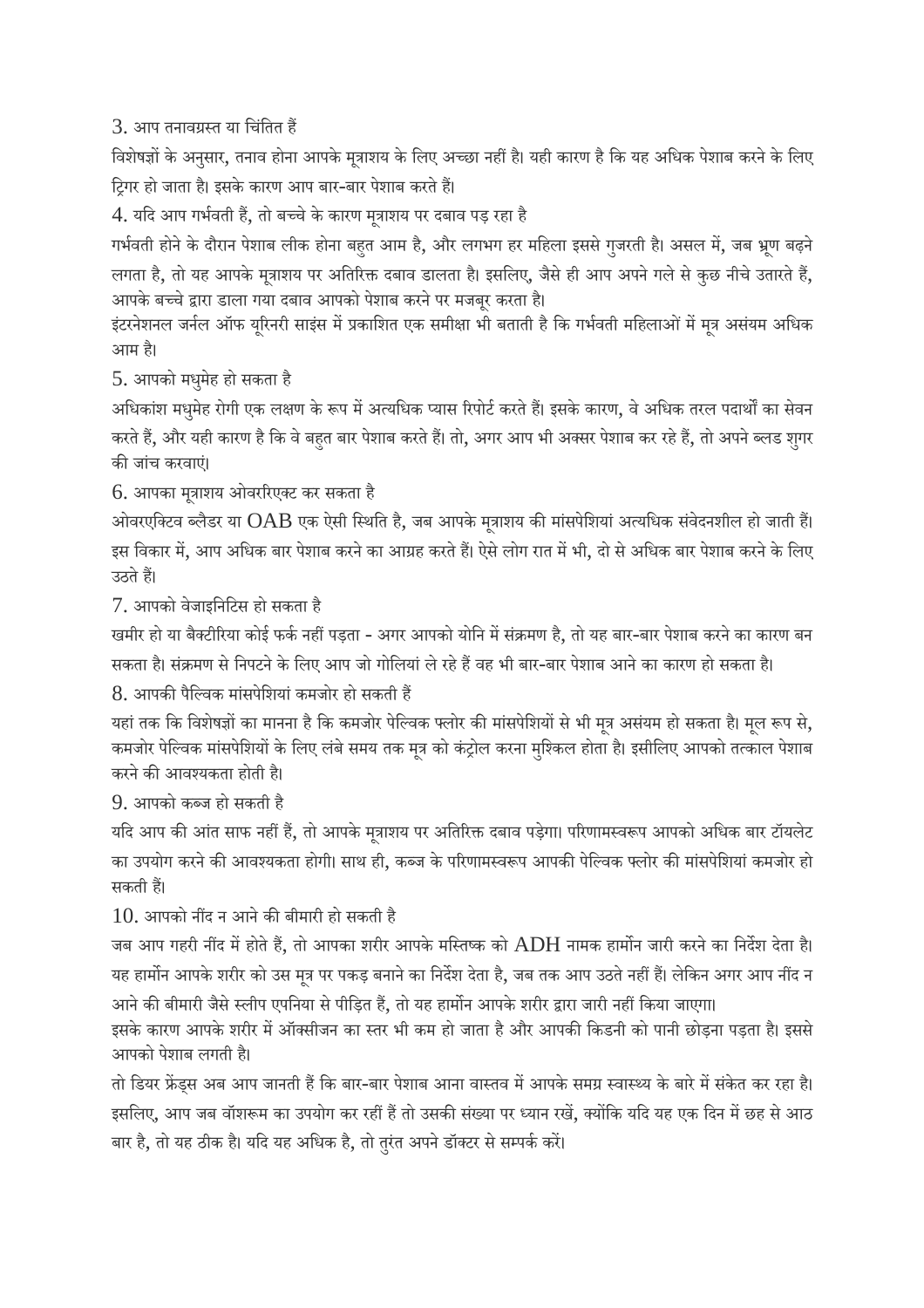# **Healthy Food बीततेसाल मइन 5 फूड्स को रख लीिजए अपने पास, नहपड़गी बीमार (Hindustan: 20201228)**

# https://www.livehindustan.com/lifestyle/story-add-these-5-foods-in-your-dietfor-a-healthy-winter-3710198.html

सर्दियों का मौसम हमारे स्वास्थ्य के लिए बेहद फायदेमंद होता है। सर्दियों के मौसम में हमारे चारों तरफ पोषक तत्वों की भरमार होती है। इन दिनों तरह-तरह के फल और सब्जियां बाजार में मौजद रहते हैं, जो हमारी सेहत के लिहाज से बेहद फायदेमंद हैं। यह न सिर्फ हमें फिट बनाए रखने में मदद करती हैं, बल्कि हमारे शरीर को कई स्वास्थ्य संबंधी समस्याओं के जोखिम से भी बचाती हैं। हम बना रहे हैं आपके लिए ऐसे 5 फूड्स की लिस्ट, जिन्हें आपको इस साल और अगले साल भी अपने आहार में शािमल करना ह।ै

1. हरी पेदार सिजयां

हरी पत्तेदार सब्जियों का सेवन आपकी सेहत के लिए बेहद गुणकारी होता है। ताजा हरी पत्तेदार सब्जियों का सेवन करने के िलए सर्दियों का समय सबसे अच्छा है। इनका सर्दियों में कई तरह से सेवन किया जा सकता है। हरी पत्तेदार सब्जियों में विटामिन, मिनरल और वे सभी पोषक तत्व मौजद होते हैं जिनकी आपके शरीर को आवश्यकता होती है।

यह न सिर्फ आपका वजन प्रबंधन करने में मददगार हैं, बल्कि यह हमारे इम्यन सिस्टम को भी मजबत बनाती हैं। जिससे आपको कई स्वास्थ्य संबंधी परेशानियों सुरक्षित रखने में मदद मिलती है।

2. मौसमी फल

सर्दियों में शरीर के तापमान की तुलना में, बाहर का तापमान कम हो जाता है। जिससे हमारी इम्युनिटी कमजोर होने लगती है। जिसके चलते हम सर्दियों में सर्दी-खांसी जैसी समस्याओं की चपेट में आसानी से आ जाते हैं। सर्दियों में मौजुद फल और सब्जियां हमारी इम्युनिटी को बुस्ट करने में मदद करते हैं।

ऐसे में मीठा नींबू, संतरा, सेब, स्ट्रॉबेरी, अमरूद, अनार, पपीता का इन दिनों सेवन करना आपके स्वास्थ्य को बेहतर बनाए रखने में मदद करेगा।

3. गुड़ और मूंगफली की चिक्की

चिक्की क्रंची मूंगफली और गुड़ का एक सेहतमंद संयोजन है। इस स्वादिष्ट स्नैक को खाने के लिए सर्दियों का समय सबसे अच्छा है। मंगफली का शरीर पर गर्म प्रभाव पड़ता है और जब यह गुड़ के साथ मिलता है, तो आपके शरीर को तुरंत ऊर्जा प्रदान करती है। यह आपकी भुख को भी लंबे समय तक शांत रखती है। जिससे वजन प्रबंधन में भी आपको मदद मिलती है।

4. नट्स और ड्राय फ्रूट्स

सर्दियों में नट्स और ड्राय फ्रूट्स का सेवन करना बेहद फायदेमंद होता है। क्योंकि काजू, बादाम, किशमिश, मुनक्के, पिस्ता, छुआरे, अखरोट में भरपूर मात्रा में पोषक तत्व मौजूद होते हैं। सर्दियों में नियमित रूप से इनका सेवन करने से आपको इसके स्वास्थ्य संबंधी अनेक लाभ मिलते हैं। नट्स में फाइटोस्टेरॉल, यौगिक होते हैं जो रक्त में कोलेस्ट्रॉल को कम करने में मदद करते ह।

साथ ही यह पोटेशियम, फोलेट, विटामिन ई और मैग्नीशियम सहित प्रोटीन, फाइबर, विटामिन और खनिजों से भरपूर होते हैं। अखरोट विटामिन ई, ओमेगा -3 फैटी एसिड, और एंटीऑक्सिडेंट जैसे फ्लेवोनोइड्स से भरपुर होते हैं। जो अल्जाइमर को दर करने और समग्र मस्तिष्क स्वास्थ्य में सुधार करने में मदद करते हैं। यह आपको कई स्वास्थ्य संबंधी समस्याओं से राहत पाने में भी मददगार ह।ै